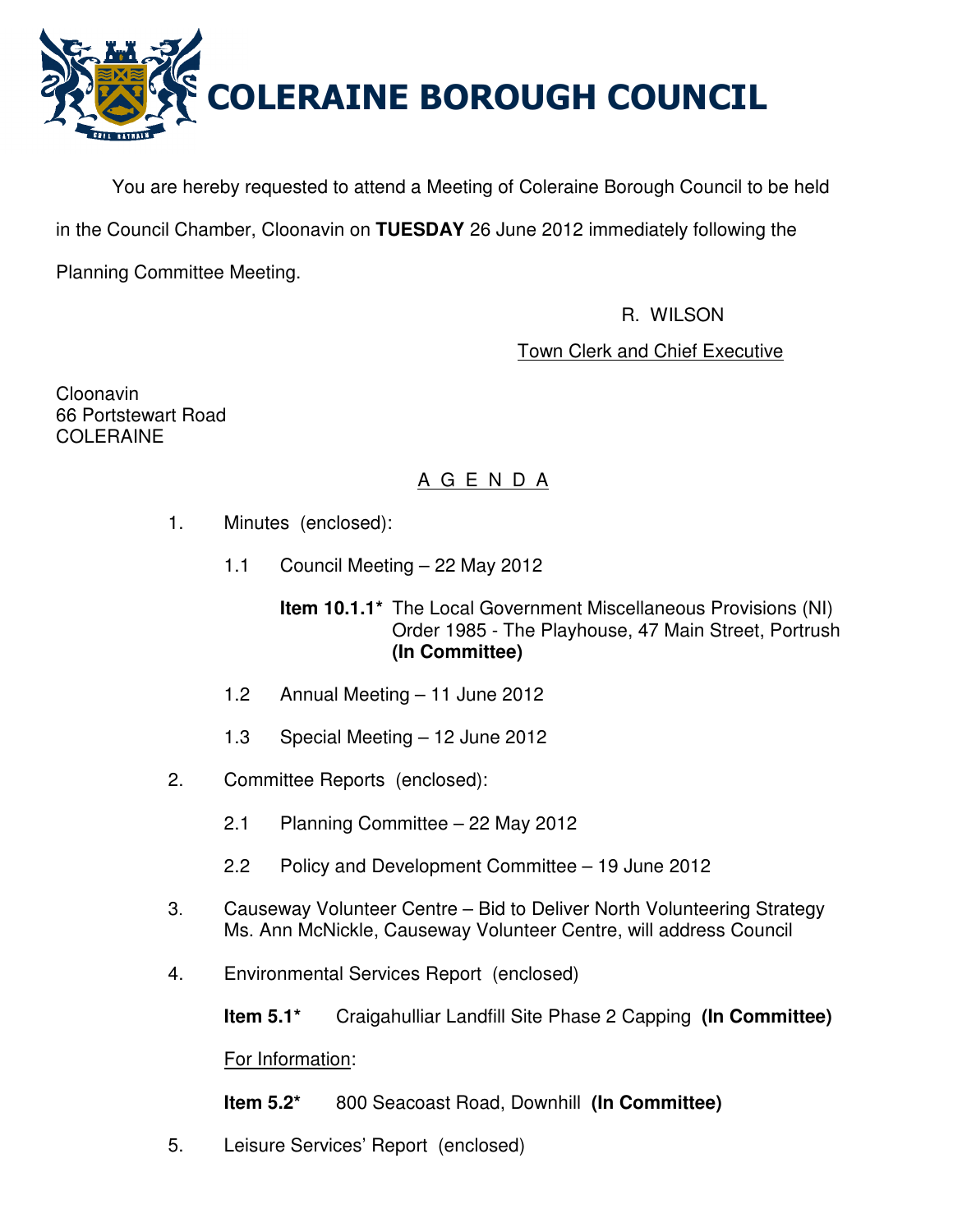- 6. Correspondence, including inter alia:
	- a) Participation Policy Statement of Intent (copy letter dated 25 May 2012 and copy Statement of Intent from Northern Ireland Commissioner for Children and Young People enclosed) **Decision required regarding endorsement of Statement.**
	- (b) Campaign for a medal of recognition for the Veterans of the Arctic Convoys during World War II (copy letter dated 14 June from Newtownabbey Borough Council enclosed) **Decision required regarding support.**
	- (c) Local Government Reform Motion (copy letters dated 15 June 2012 from Strabane District Council enclosed) **Decision required regarding support.**
	- (d) Funding application under the Northern Ireland Rural Development Programme North East Region (copy letter received 20 June 2012 from The Coast Office Society Ltd. enclosed) **Decision required regarding support.**
	- (e) Reports available in Members' Library (List enclosed)
- 7. Consultation Documents (List enclosed)
- 8. Documents for Sealing

# **Enclosed for Information:**

i) 'On the Move' (Summer 2012) – The Official Magazine of the Department for Regional Development

**\* Recommended for consideration "In Committee".**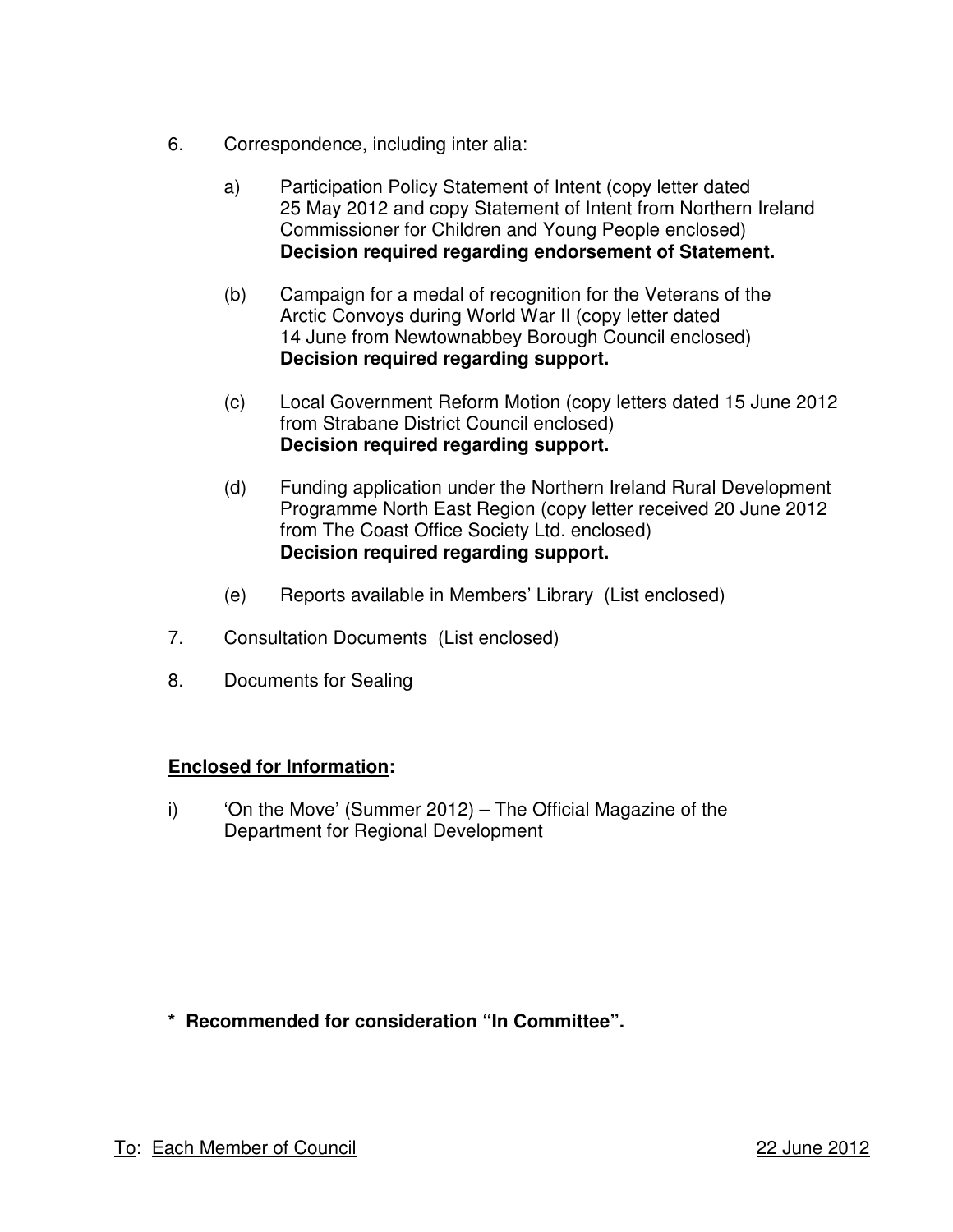# **COUNCIL MEETING**

**22nd May, 2012.**

| <b>Present:</b>                   | The Mayor, Alderman J. M. Bradley, in the Chair<br>The Deputy Mayor, Councillor W. A. King<br><b>Aldermen</b>                                                                                                                                        |                                                                                                                                               |
|-----------------------------------|------------------------------------------------------------------------------------------------------------------------------------------------------------------------------------------------------------------------------------------------------|-----------------------------------------------------------------------------------------------------------------------------------------------|
|                                   |                                                                                                                                                                                                                                                      |                                                                                                                                               |
|                                   |                                                                                                                                                                                                                                                      |                                                                                                                                               |
|                                   | W. T. Creelman<br>N. F. Hillis                                                                                                                                                                                                                       | W. J. McClure                                                                                                                                 |
|                                   | <b>Councillors</b>                                                                                                                                                                                                                                   |                                                                                                                                               |
|                                   | C. S. Alexander (Ms.)<br>(Items $3.0 - 11.0$ )<br>C. Archibald<br>D. D. Barbour<br>(Items $1.0 - 7.0$ )<br>Y. Boyle (Ms.)<br>A. S. Cole<br>G. Duddy                                                                                                  | M. Fielding<br><b>B.</b> Fitzpatrick<br>D. Harding<br>R. J. Holmes<br>R. A. Loftus (Mrs.)<br>W. McCandless<br>D. McClarty<br>G. L. McLaughlin |
|                                   | E. P. Fielding (Mrs.)                                                                                                                                                                                                                                | A. McQuillan                                                                                                                                  |
| <b>Officers in</b><br>Attendance: | Town Clerk and Chief Executive, Corporate Director of<br>Environmental Services, Corporate Director of Leisure and Development,<br>Head of Performance, Policy and Governance, Acting Head of Finance,<br>Head of Development and Clerical Assistant |                                                                                                                                               |
| <b>Apology:</b>                   | Alderman Mrs. Hickey                                                                                                                                                                                                                                 |                                                                                                                                               |

### **1.0 WELCOME**

The Mayor welcomed everyone to the Meeting.

### **2.0 SYMPATHIES**

The Mayor expressed sympathy to the family of Mark Buckley, who had been tragically killed during the North West 200 Races and asked that a letter be sent to Mr. Buckley's family extending Council's condolences. He also expressed sympathy at the death of Ms. Colette Ward, former Human Resources Manager who had died at the weekend. As a mark of respect, a minute's silence was held.

### **3.0 NORTH EAST PEACE III LEADERSHIP IN A SHARED SOCIETY PROJECT**

The Head of Development Services outlined the North East Peace III Leadership in a Shared Society Project and Mr. Colin Neilands and Ms. Diane Greer, of the Workers' Educational Association gave a short presentation on the Project Aims and the suggested Training Timetable. **Agreed:**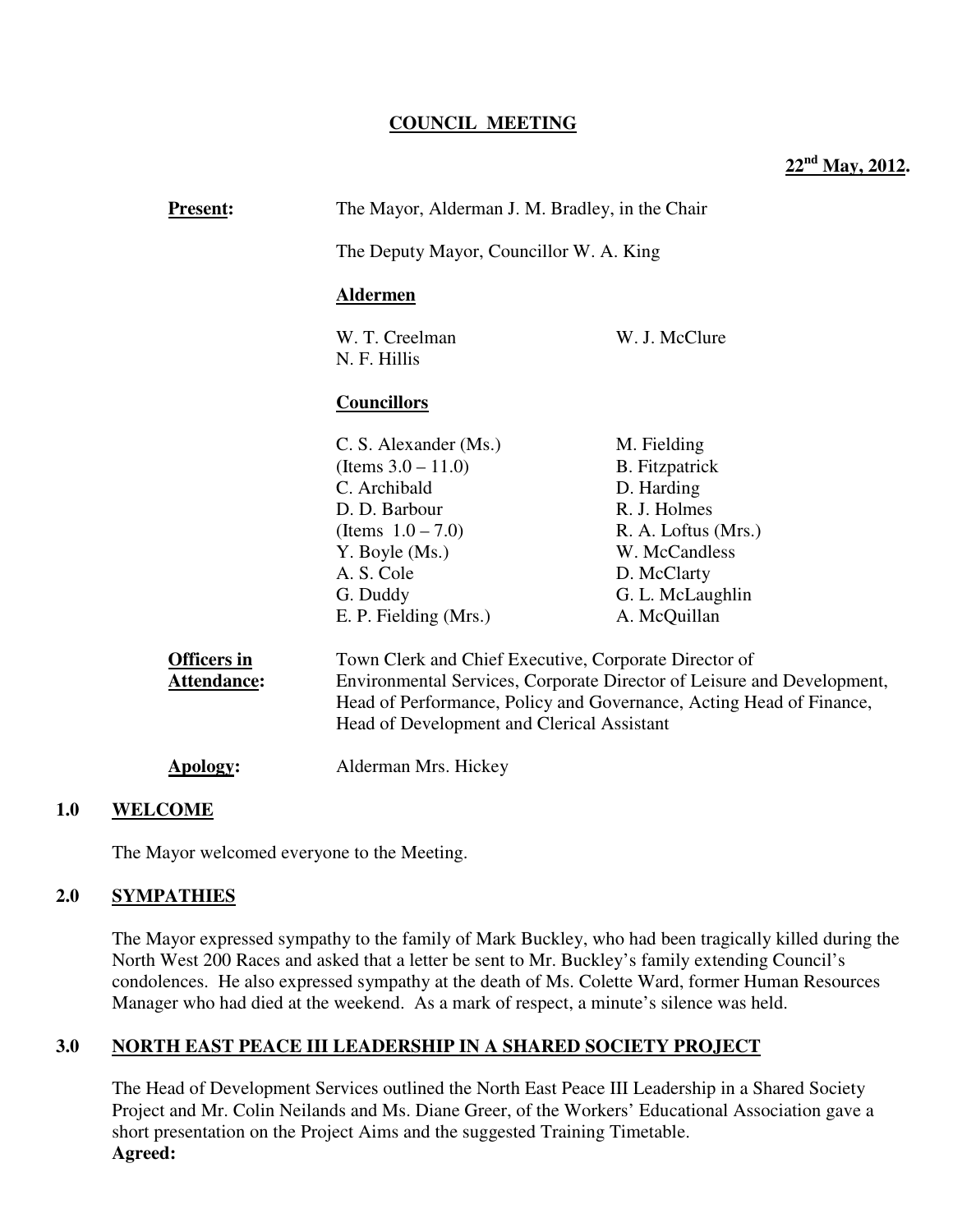That nominations of five to seven Members to the WEA be made to the Policy and Development Committee.

## **4.0 MINUTES**

The Minutes of the Council Meeting of  $24<sup>th</sup>$  April, 2012 were confirmed and signed.

# **5.0 COMMITTEE REPORTS**

## **5.1 Planning Committee**

The Chairman, Alderman McClure, moved the adoption of the Planning Committee Report; this was duly seconded by Councillor Duddy and agreed.

## **5.2 Leisure and Environment Committee**

Councillor Cole moved the adoption of the Leisure and Environment Committee Report; this was duly seconded by Alderman Creelman:

Matters arising:

### 5.2.1 Strip of Land in Mountsandel Area

Following a Member's request the Corporate Director of Environmental Services gave an update on the development of a strip of land in the Mountsandel area.

He reported that discussions were taking place between Council Officers and the Community Policing Team and that a Community Consultation was due to take place following the dialogue.

### 5.2.2 Regional Review of Health and Social Care in Northern Ireland

The Town Clerk and Chief Executive recommended that professional help be sought to provide assistance to Council in preparing a response to the Compton Report and in making a case to the Minister.

### **Agreed:**

On the proposal of Councillor McQuillan and seconded by Alderman McClure that a consultant be sought, as recommended.

### 5.2.3 The Playhouse, 47 Main Street, Portrush

It was agreed that this item be discussed "In Committee" at the end of the Meeting.

# **5.3 North West '200' Committee**

Alderman Creelman moved the adoption of the North West '200' Committee Report; this was duly seconded by Councillor Fitzpatrick and agreed.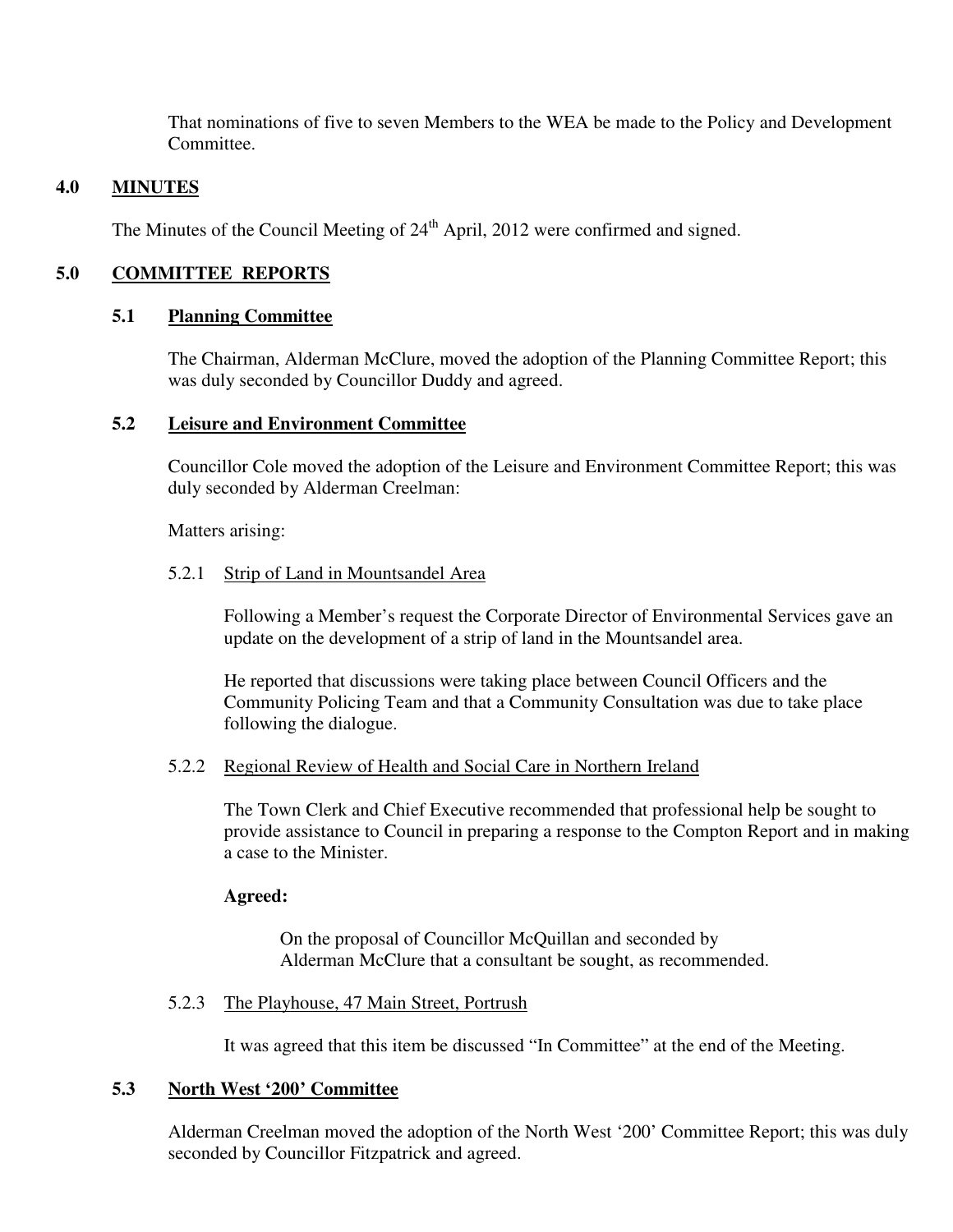# **5.4 Policy and Development Committee**

Councillor Barbour moved the adoption of the Policy and Development Committee Report; this was duly seconded by Councillor McClarty.

Matters arising:

## 5.4.1 Public Consultation on the Future Operations of the Office of the Police Ombudsman for Northern Ireland (OPONI)

Councillor Holmes asked that the minute reflect that the decision taken regarding this topic reads:

"That the post of Police Ombudsman for Northern Ireland should be open to all applicants irrespective of a policing background".

5.4.2 Environmental Improvement Scheme – Station Square, Portrush

Reference was made to a letter from the Planning Service to The Paul Hogarth Company which stated that the lighting scheme was contrary to planning permission.

The Corporate Director of Leisure and Development advised that two lighting structures would have to be removed; however, all other works within the scheme were compliant with Planning Regulations.

The Report was agreed subject to the amendments.

# **6.0 CORRESPONDENCE**

# **6.1 Notion of Motion**

Consideration was given to a letter from Down District Council dated 16<sup>th</sup> April, 2012 (previously supplied) that sought support to call upon the Minister to introduce legislation that would see perpetrators of serious crime against the elderly receive custodial sentences.

**Agreed:** 

That Council support the Notice of Motion.

Councillors Ms. Boyle and Fitzpatrick asked that their opposition be recorded.

# **7.0 DOCUMENTS TABLED**

 Members noted the list of documents which had been made available in the Members' Library (previously supplied).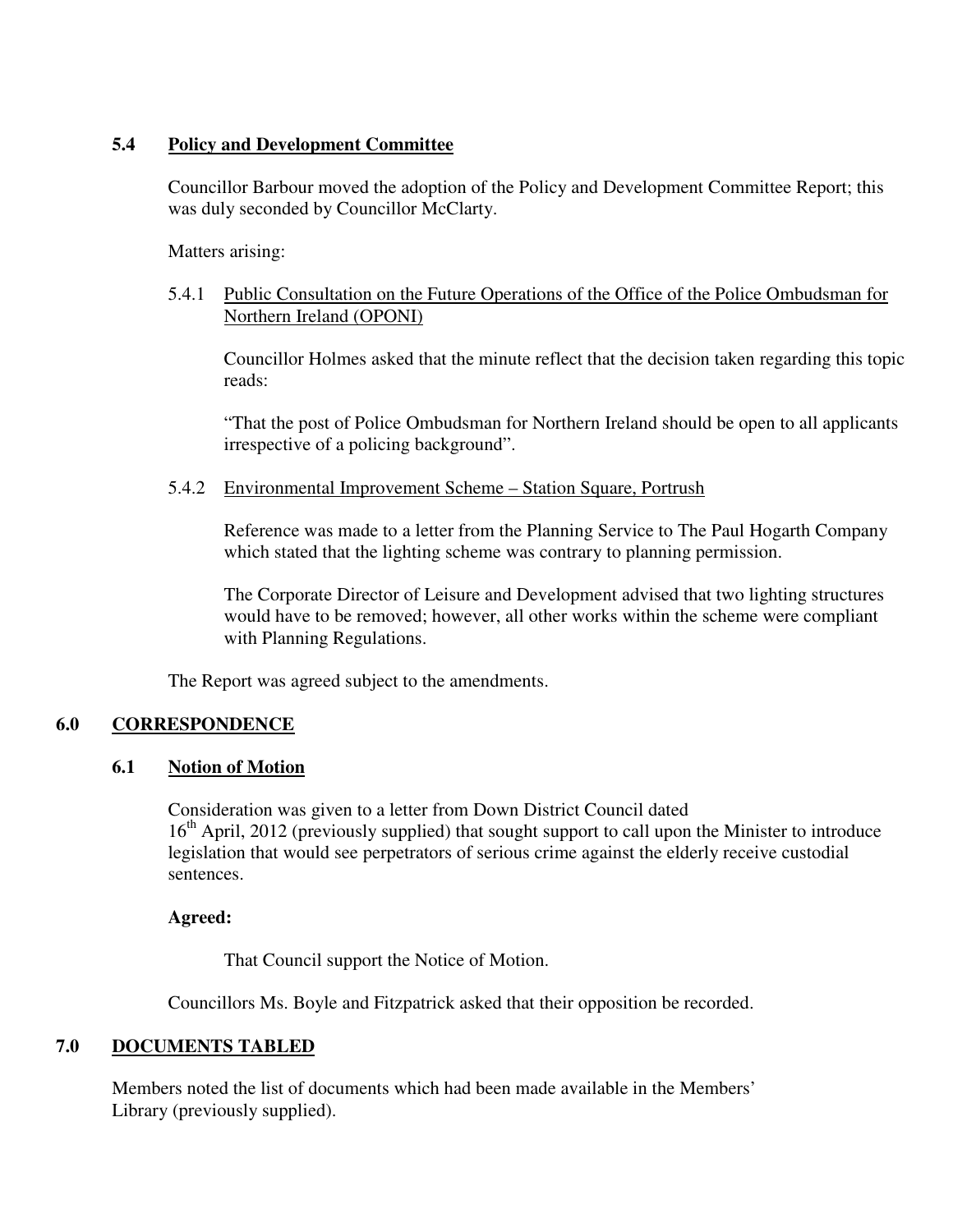# **8.0 CONSULTATION LIST**

Details of consultation documents received were noted (previously supplied).

 Any Member who wished to make a response was asked to contact the Head of Performance, Policy and Governance before the due date for comments as detailed in the report.

# **9.0 DOCUMENTS FOR SEALING**

### Resolved:

That the following documents be sealed:

| 1. | Licence (in duplicate)                                             | Council to Mr. C. Lyttle and<br>Ms. R. Crennell – Provision of beach<br>and surfing sundries at Whiterocks,<br>Portrush                                                 |
|----|--------------------------------------------------------------------|-------------------------------------------------------------------------------------------------------------------------------------------------------------------------|
| 2. | Licence (in duplicate) and Contract for<br>Services (in duplicate) | Council to Messrs. A. and I. Hill -<br>Provision of surfing services at<br>Watersports Centre, East Strand,<br>Portrush                                                 |
| 3. | Conveyance (in duplicate)                                          | Council to Roadside (Garages)<br>Limited – Portion of land at Somerset,<br>Coleraine                                                                                    |
| 4. | Deed of Consent to Licence (in duplicate)                          | Council to Fletcher Gordon Limited -<br>To enter upon lands for the purpose of<br>undertaking works at 3-5 Lansdowne<br>Crescent, Portrush                              |
| 5. | Deed of Consent to Licence (in duplicate)                          | Council to Mr. P. R. Henry and<br>Ms. A. M. Henry, PRH Construction -<br>To enter upon lands for the purpose of<br>demolishing properties at 2-6 Bath<br>Road, Portrush |
| 6. | Licence (in duplicate)                                             | Council to Coleraine and District<br>Motor Club - NW200 lands                                                                                                           |
| 7. | Agreement (in duplicate)                                           | Council and P. McColgan and Sons<br>Ltd. - Environmental Improvements<br>at East Strand, Portrush (Street<br>Lighting Scheme)                                           |
| 8. | <b>Cemetery Titles</b>                                             | Grant of Right of Burial – Deeds<br>Register Nos. 3872 – 3877 inclusive:                                                                                                |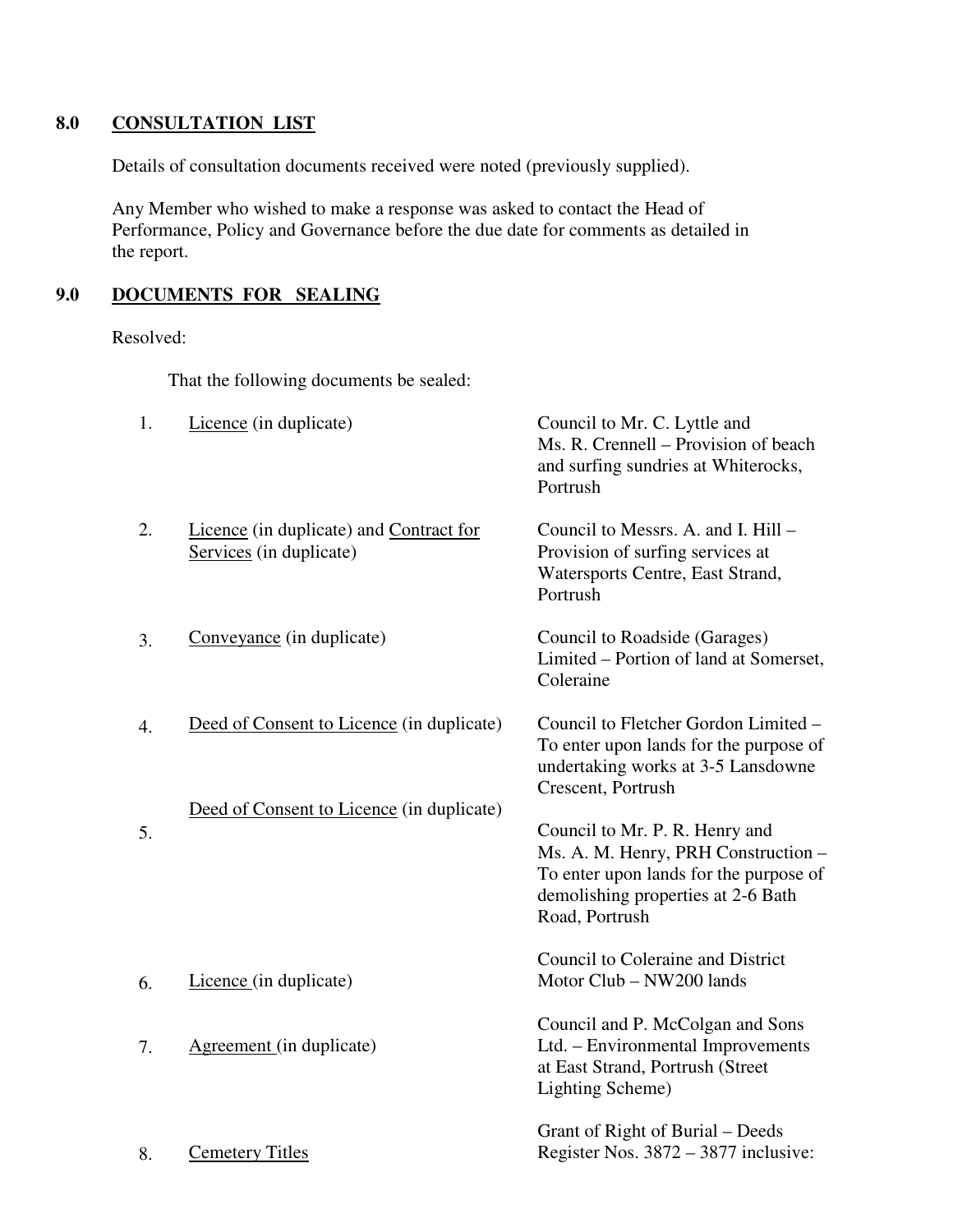| Agherton    |                             |
|-------------|-----------------------------|
| Ballywillan | 1                           |
| Coleraine   | $\mathcal{D}_{\mathcal{L}}$ |
| Kilrea      | 0                           |
| Portstewart | $\mathcal{L}$               |

# **11.0 THANKS**

The Mayor commented that this would be his last Council Meeting as Mayor and thanked all Members and Officers for their support over the year.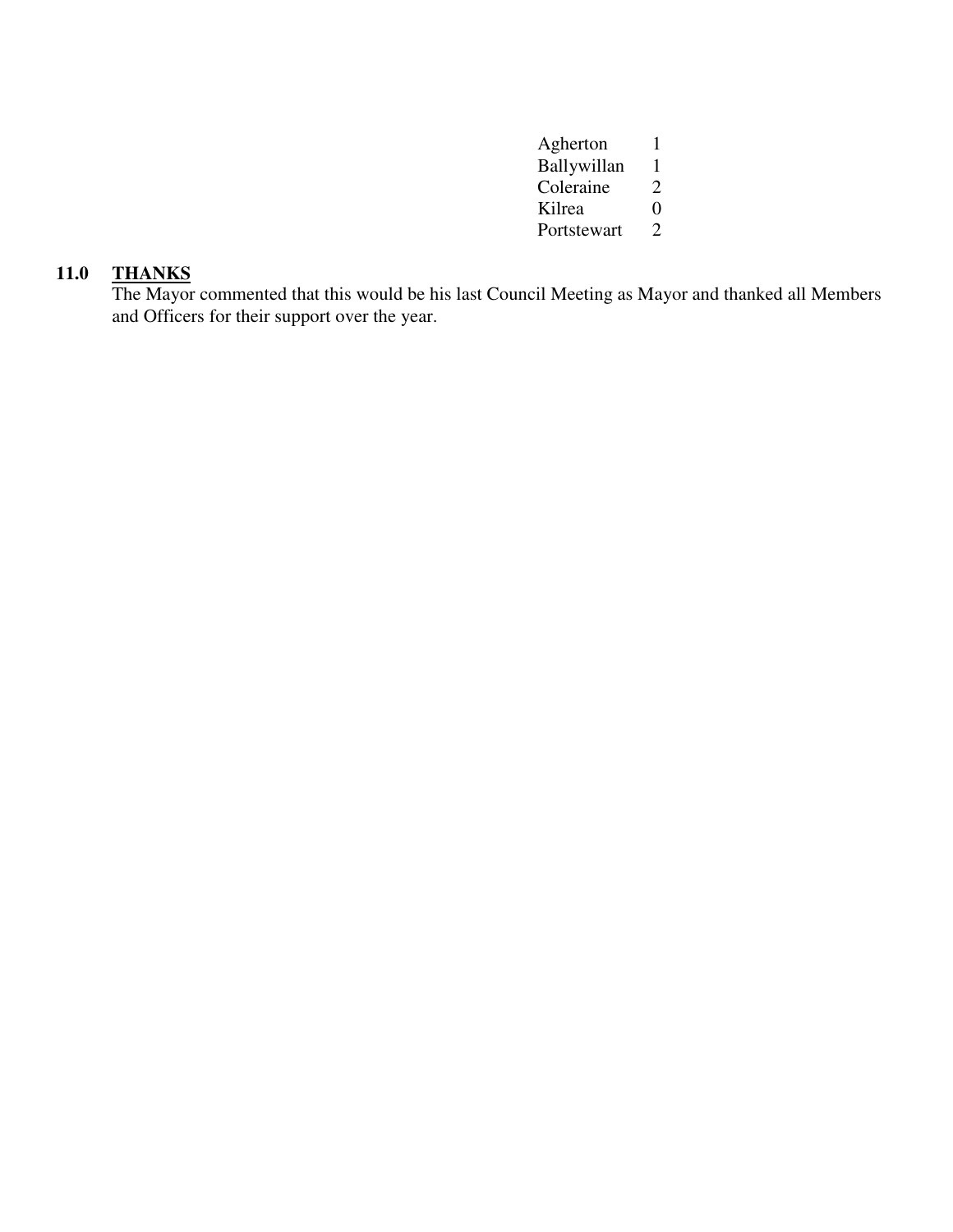# **ANNUAL MEETING**

 Minutes of proceedings of Coleraine Borough Council held in the Council Chamber, Cloonavin on Monday, 11<sup>th</sup> June, 2012 at 6.30 pm.

- **Convened:** As per Notice attached
- **Present:** The Mayor, Alderman J. M. Bradley, in the Chair

The Deputy Mayor, Councillor W. A. King

# **Aldermen**

| W. T. Creelman      | N. F. Hillis  |
|---------------------|---------------|
| M. T. Hickey (Mrs.) | W. J. McClure |

# **Councillors**

- C. S. Alexander (Mrs.) D. Harding C. Archibald **R. J. Holmes** Y. Boyle (Ms.) R. A. Loftus (Mrs.) A. S. Cole W. McCandless G. Duddy D. McClarty E. P. Fielding (Mrs.) G. L. McLaughlin M. Fielding **A. McQuillan** B. Fitzpatrick
- **Officers in** Town Clerk and Chief Executive, Corporate Director of **Attendance:** Environmental Services, Corporate Director of Leisure and Development, Acting Head of Finance, Head of Performance, Policy and Governance, Principal Administrative Officer and Administrative Assistant

**Apology:** Councillor Barbour

# **1.0 OUTGOING MAYOR'S REMARKS**

Alderman Bradley reflected on his year in office and the number of official engagements attended. Alderman Bradley thanked the outgoing Deputy Mayor, Councillor King, for his support and dedication throughout the year. Thanks were also extended to the Aldermen, Councillors, Chief Executive, officers and staff for their help and support during his term in office.

Members paid tribute to Alderman Bradley for the dedication and manner in which he had carried out his official duties.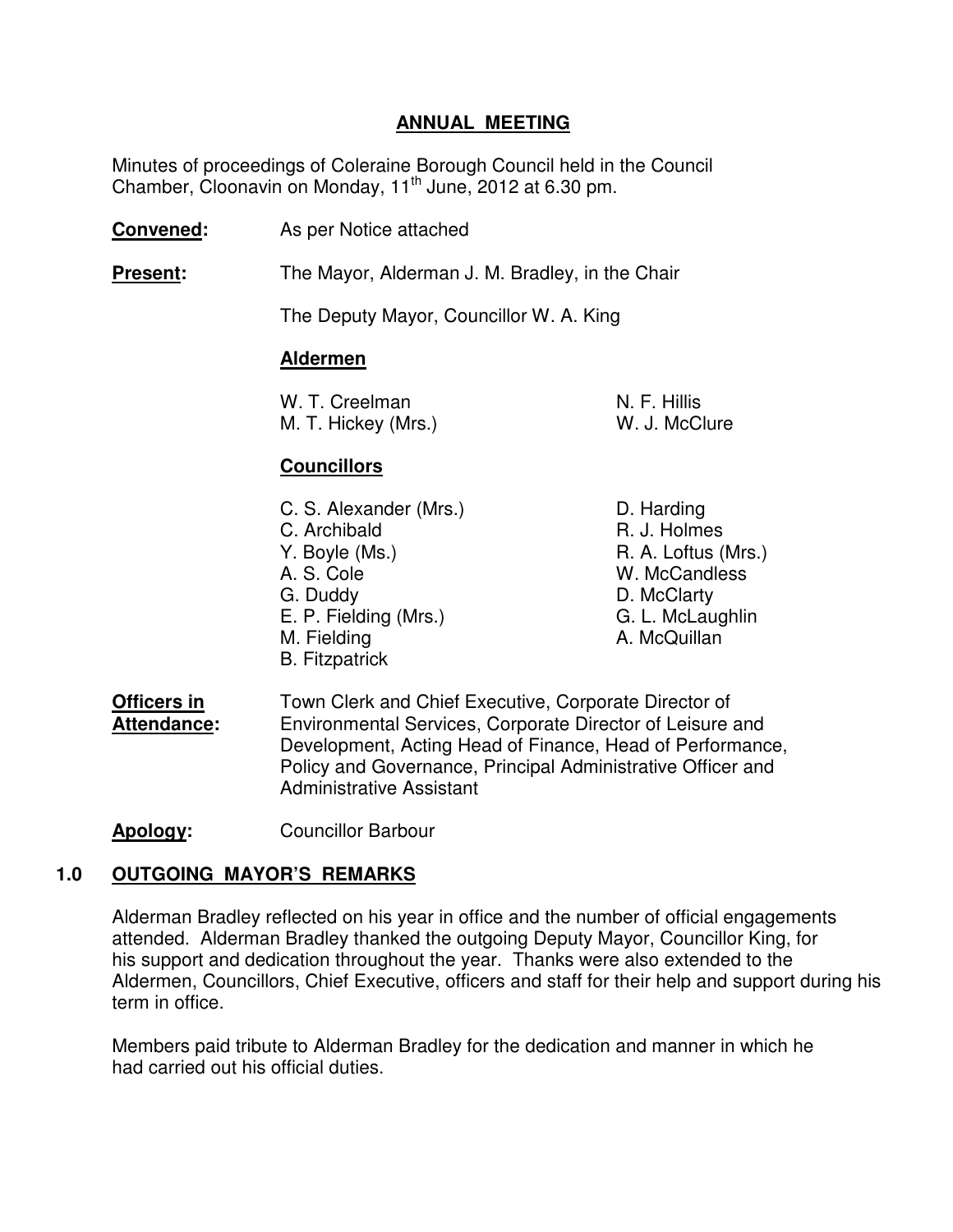# **2.0 OUTGOING DEPUTY MAYOR'S REMARKS**

Councillor King advised members that it had been an honour for him to attend the Award Ceremony in Dublin on 7<sup>th</sup> June, 2012 and receive the special award for Coleraine for five Blue Flag Beaches. Thanks were extended to all staff involved in achieving such an award.

Councillor King congratulated Alderman Bradley on such a successful year and said it had been a pleasure to have worked with him. He also thanked members and staff for their support and help during his year as Deputy Mayor.

# **3.0 ELECTION OF MAYOR**

It was proposed by Alderman McClure, seconded by Alderman Creelman and agreed:

That Councillor Cole be appointed Mayor for 2012/2013.

 On taking the Chair, Councillor Cole signed the formal acceptance of office and thanked Council for their endorsement of him as Mayor.

Members congratulated Councillor Cole on his appointment.

# **4.0 ELECTION OF DEPUTY MAYOR**

 It was proposed by Councillor McLaughlin, seconded by Councillor Mrs. Loftus and agreed:

That Alderman Mrs. Hickey be appointed Deputy Mayor for 2012/2013.

Alderman Mrs. Hickey signed the formal acceptance of office.

# **5.0 CHAIRMEN OF STANDING COMMITTEES**

# **5.1 Leisure and Environment Committee**

 It was proposed by Councillor Duddy, seconded by Alderman McClure and agreed:

 That Councillor M. Fielding be appointed Chairman of the Leisure and Environment Committee for 2012/2013.

# **5.2 Planning Committee**

 It was proposed by Councillor Mrs. Loftus, seconded by Alderman Mrs. Hickey and agreed:

 That Councillor McLaughlin be appointed Chairman of the Planning Committee for 2012/2013.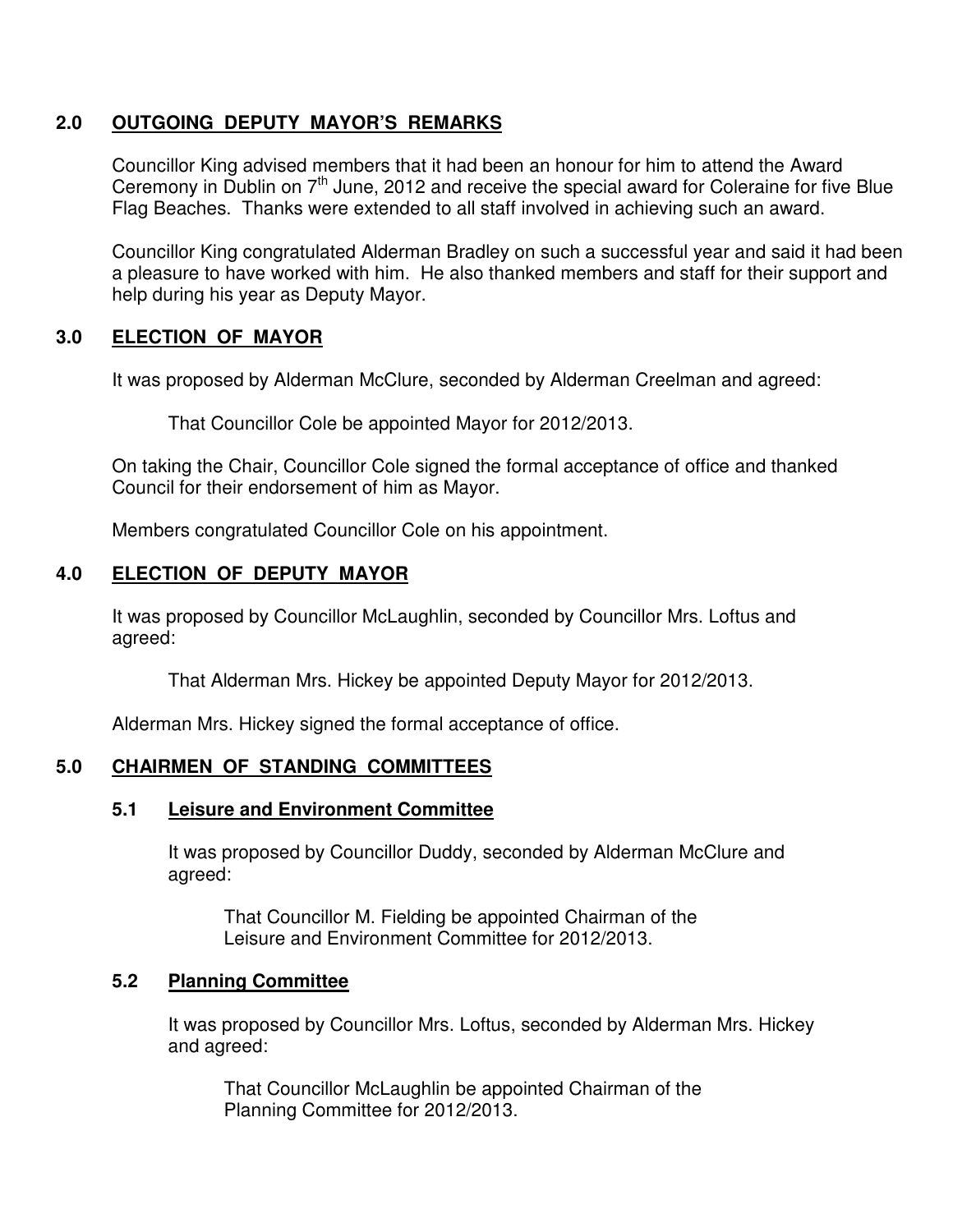# **5.3 Policy and Development Committee**

 It was proposed by Councillor Holmes, seconded by Councillor Harding and agreed:

 That Alderman Hillis be appointed Chairman of the Policy and Development Committee for 2012/2013.

# **6.0 COMMITTEES - STRUCTURE AND TIMETABLE**

 Consideration was given to the Chief Executive's Report on Committees – Structure and Timetable (previously supplied).

It was proposed by Alderman McClure, seconded by Councillor Harding and agreed:

That Council accept the proposed schedule of meetings.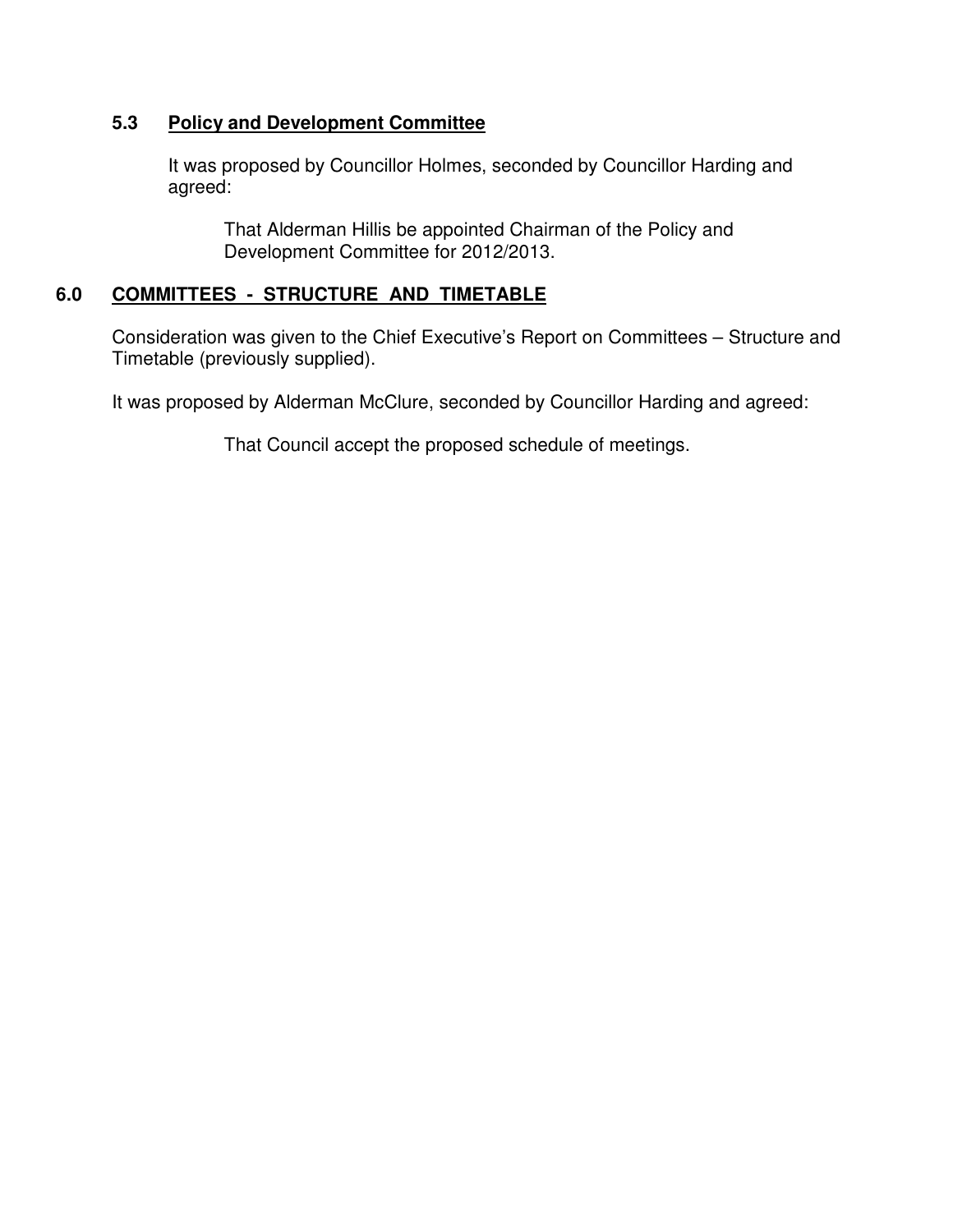# **SPECIAL COUNCIL MEETING**

# **12th June, 2012.**

| <b>Convened:</b>                  | To consider presentations from Northern Ireland Housing Executive,<br><b>Translink and Roads Service</b> |                     |
|-----------------------------------|----------------------------------------------------------------------------------------------------------|---------------------|
| <b>Present:</b>                   | The Mayor, Councillor A. S. Cole, in the Chair                                                           |                     |
|                                   | The Deputy Mayor, M. T. Hickey (Mrs.)                                                                    |                     |
|                                   | <b>Aldermen</b>                                                                                          |                     |
|                                   | W. T. Creelman<br>N. F. Hillis                                                                           | W. J. McClure       |
|                                   | <b>Councillors</b>                                                                                       |                     |
|                                   | C. Archibald                                                                                             | D. Harding          |
|                                   | Y. Boyle (Ms.)                                                                                           | (Items $1-3$ )      |
|                                   | $(Items 1 - 2)$                                                                                          | W. A. King          |
|                                   | G. Duddy                                                                                                 | (Items $1 - 4$ )    |
|                                   | E. P. Fielding (Mrs.)                                                                                    | R. A. Loftus (Mrs.) |
|                                   | M. Fielding                                                                                              | W. McCandless       |
|                                   | <b>B.</b> Fitzpatrick                                                                                    | G. L. McLaughlin    |
| <b>Officers in</b><br>Attendance: | Town Clerk and Chief Executive, Senior Environmental Health Officer and<br><b>Clerical Assistant</b>     |                     |
| <b>Apologies:</b>                 | Alderman Bradley, Councillors, Barbour, McClarty and McQuillan                                           |                     |

# **1.0 WELCOME**

The Mayor welcomed everyone to the meeting.

# **2.0 NORTHERN IRELAND HOUSING EXECUTIVE (NIHE) – COLERAINE DISTRICT HOUSING PLAN AND LOCAL HOUSING STRATEGY**

Mr. Frank O'Connor, Area Manager, Mr. Clark Bailie, Director of Finance, Mr. Gerry McCloskey, District Manager, Ms. Mona Conway, Area Planner and Ms. Yvonne Montgomery, Information Officer, from NIHE were in attendance to present the Coleraine District Housing Plan and Local Housing Strategy for 2012/13.

Mr. Bailie explained the financial constraints being experienced by NIHE due to budget cuts. He highlighted that in previous years under the 'Right to Buy' Scheme, when tenants had the opportunity to purchase their Housing Executive property, approximately £100 million in revenue had been realised. Projections for the coming year were for income of approximately £9 million.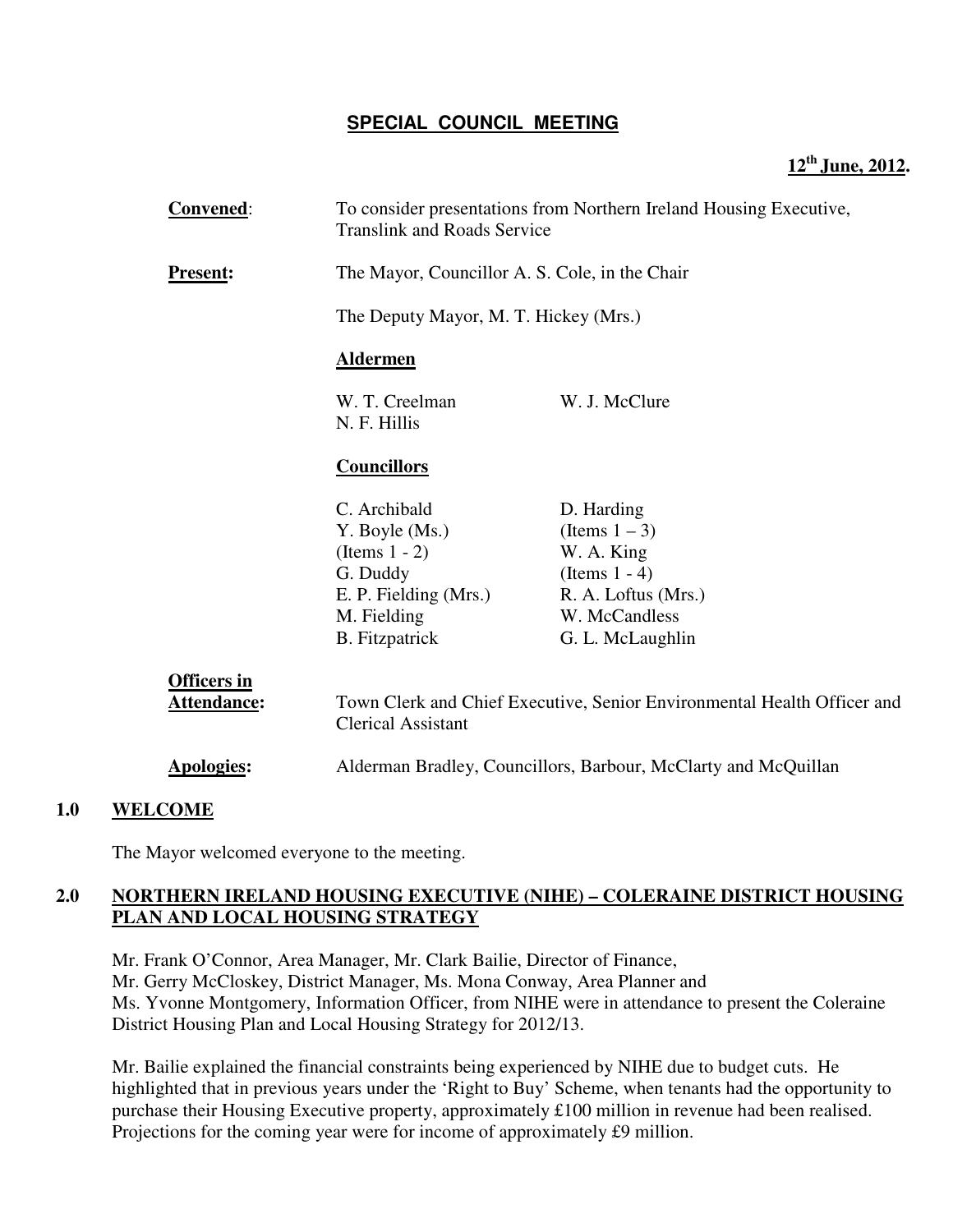Mr. O'Connor highlighted various issues from the report, including maintenance and upkeep; social housing; welfare reform; and fuel poverty.

The representatives then answered Members' various questions.

The Mayor thanked the representatives for their presentation, after which they withdrew from the meeting.

# **3.0 TRANSLINK – ULSTERBUS**

 The Town Clerk and Chief Executive advised Members that the representatives from Translink had been unable to attend and that the presentation would be rescheduled.

# **4.0 ROADS SERVICE NORTHERN DIVISION**

Mr. Jim Campbell, Network Planning Manager and Mr. Austin Montgomery, Section Engineer from Roads Service were in attendance to present the Northern Division Annual Report 2012/13.

Mr. Campbell drew attention to the Request Form enclosed with the Report to be used for specific enquires. He asked that these be completed for the end of the meeting by any Members with queries. Mr. Campbell outlined various issues within the report including the 2011/12 expenditure profile; completed and proposed works; 2012/13 proposed traffic schemes; street lighting; and planning.

Mr. Campbell then advised Members that the A26 Frosses Dualling Scheme had been put back until, at least, 2015 and would be subject to funding. Members expressed their disappointment at the news and that the dualling of the A26 Frosses Road had long been recognised as a key piece of infrastructure needed, not only to develop the area but also to improve safety.

The representatives then answered Members' various questions.

The Mayor thanked the representatives for the presentation.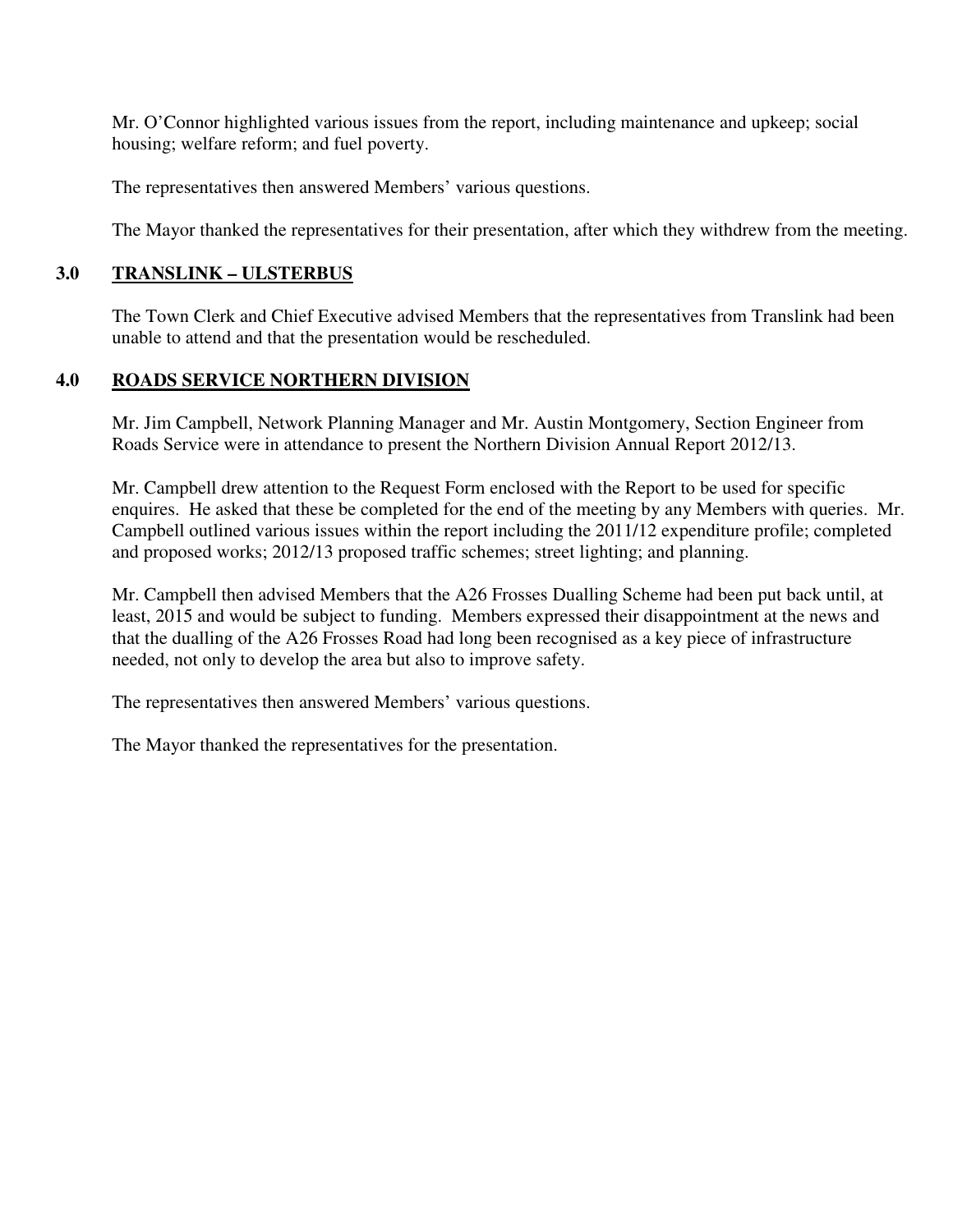# **PLANNING COMMITTEE**

**22nd May, 2012.** 

| <b>Present:</b>                   | Alderman W. J. McClure in the Chair<br>The Mayor, Alderman J. M. Bradley<br>(Items $2.0 - 6.1$ )                                                                             |                                                                                                                                                                      |
|-----------------------------------|------------------------------------------------------------------------------------------------------------------------------------------------------------------------------|----------------------------------------------------------------------------------------------------------------------------------------------------------------------|
|                                   |                                                                                                                                                                              |                                                                                                                                                                      |
|                                   | The Deputy Mayor, Councillor W. H. King                                                                                                                                      |                                                                                                                                                                      |
|                                   | <b>Aldermen</b>                                                                                                                                                              |                                                                                                                                                                      |
|                                   | W. T. Creelman                                                                                                                                                               | N. F. Hillis                                                                                                                                                         |
|                                   | <b>Councillors</b>                                                                                                                                                           |                                                                                                                                                                      |
|                                   | C. S. Alexander (Ms.)<br>$(Items - 2.0 - 6.1)$<br>D. D. Barbour<br>Y. Boyle (Ms.)<br>A. S. Cole<br>G. Duddy<br>E. P. Fielding (Mrs.)<br>M. Fielding<br><b>B.</b> Fitzpatrick | D. Harding<br>(Items $3.0 - 6.1$ )<br>R. J. Holmes<br>R. A. Loftus (Mrs.)<br>W. McCandless<br>D. McClarty<br>G. L. McLaughlin<br>A. McQuillan<br>(Items $2.0 - 61$ ) |
| Also in<br>Attendance:            | Representatives from the Planning Service – Ms. H. O'Toole,<br>Area Planning Manager and Mr. M. Wilson                                                                       |                                                                                                                                                                      |
| <b>Officers in</b><br>Attendance: | Principal Administrative Officer, Principal Environmental<br><b>Health Officer and Clerical Assistant</b>                                                                    |                                                                                                                                                                      |
| <b>Apologies:</b>                 | Alderman Mrs. Hickey and Councillor Archibald                                                                                                                                |                                                                                                                                                                      |

# **1.0 WELCOME**

The Chairman welcomed everyone to the Meeting including Ms. Helena O'Toole, Area Planning Manager and press officers.

# **2.0 DRAFT NORTHERN AREA PLAN 2016**

Ms. O'Toole gave a brief presentation on the proposed Northern Area Plan timeframe and answered Members' questions.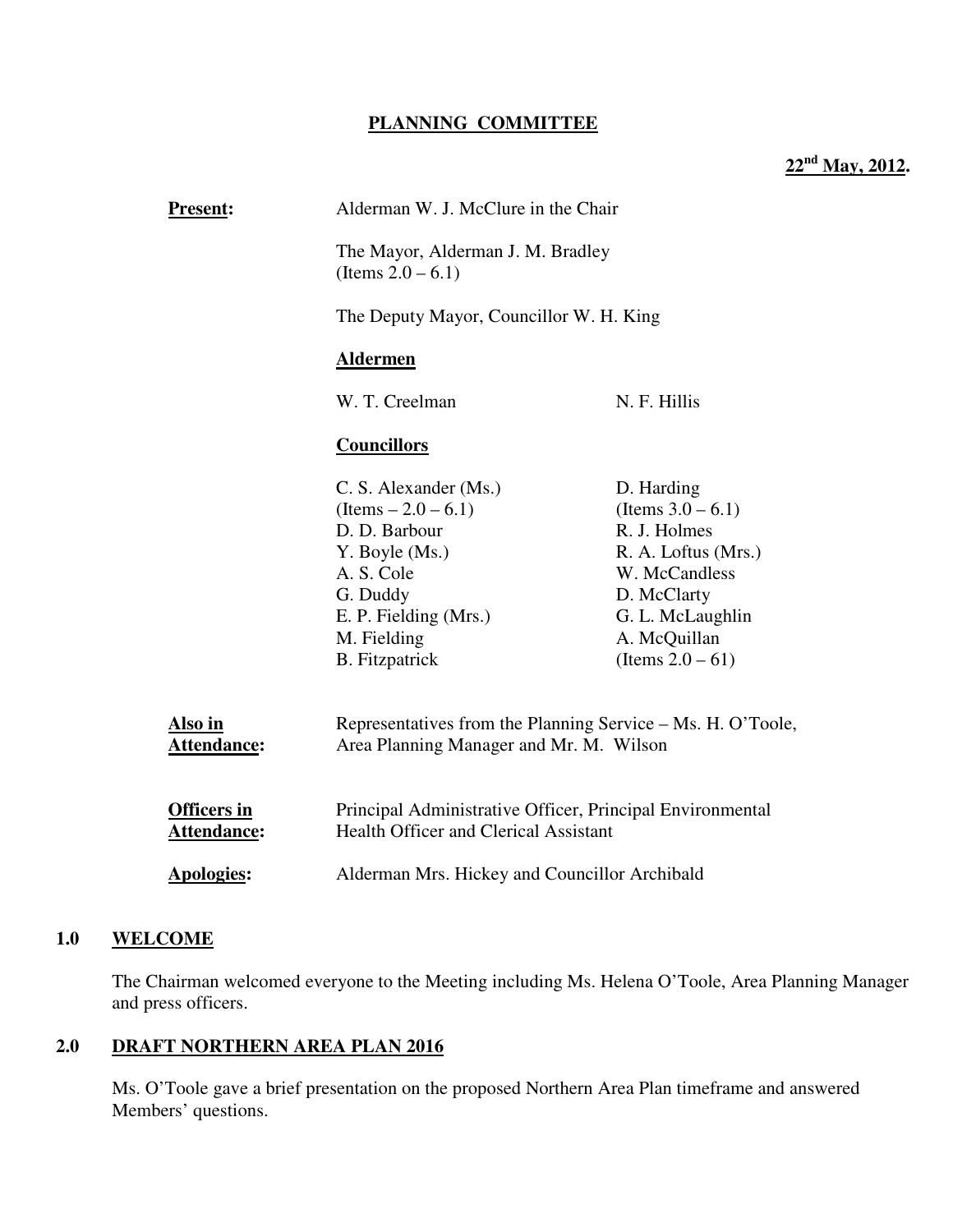She acknowledged Council's concern regarding the 2016 life of the Plan and pointed out that Planning Policy Statement 1 made provision for a Development Plan to have relevance after its notional plan end date. She stated further that there was a suite of other Planning Policy Statements and Regional Planning Policy sitting above the NAP which would continue to have relevance and help to guide development proposals. It was noted that, in so far as NAP 2016 was concerned, Planning Service would continue to use the Plan where relevant to inform decisions beyond 2016 until the new Plan was put in place and if it was to be amended or replaced it would be under a completely new process as dictated by the Planning Reform Bill.

In conclusion, Ms. O'Toole referred to two major changes in process as set out in the Planning Reform Bill:

(1) there would be systematic consultation and engagement with the local community in taking forward a new Plan and in the consideration of major planning applications. The whole process behind this would be determined by guidelines, yet to be published. New Councils would be involved in determining all stakeholders and the people and communities to be consulted.

(2) adopted Plans in the future would have primacy – presently they are one of a number of material considerations. Because of this primacy, the work done in preparing the Plans had to be very strongly evidence based.

The Chairman thanked Ms. O'Toole for her presentation, after which she withdrew from the Meeting.

### **3.0 PLANNING APPLICATIONS**

A list of nineteen applications was presented for consideration (previously supplied).

#### **Applications Deferred from Previous Meeting**

| 3.1 | Application No. D1<br>C/2010/0572/F<br>Function room above car<br>parking at rear of 2 Bayhead<br>Road, Portballintrae for<br><b>Bayview Hotel</b>                  | The opinion of the Planning Service was to<br>approve.<br>It was agreed that the application be approved. |
|-----|---------------------------------------------------------------------------------------------------------------------------------------------------------------------|-----------------------------------------------------------------------------------------------------------|
| 3.2 | Application No. D2<br>C/2010/0679/F<br>Change of use from<br>agricultural shed to timber post<br>sheathing plant at 111 Agivey<br>Road, Kilrea for<br>Mr. G. Wilson | The opinion of the Planning Service was to refuse.<br>It was agreed that the application be refused.      |
| 3.3 | Application No. D3<br>C/2011/0113/O<br>Proposed two storey dwelling<br>and double detached garage                                                                   | The opinion of the Planning Service was to<br>approve.<br>It was agreed that the application be approved. |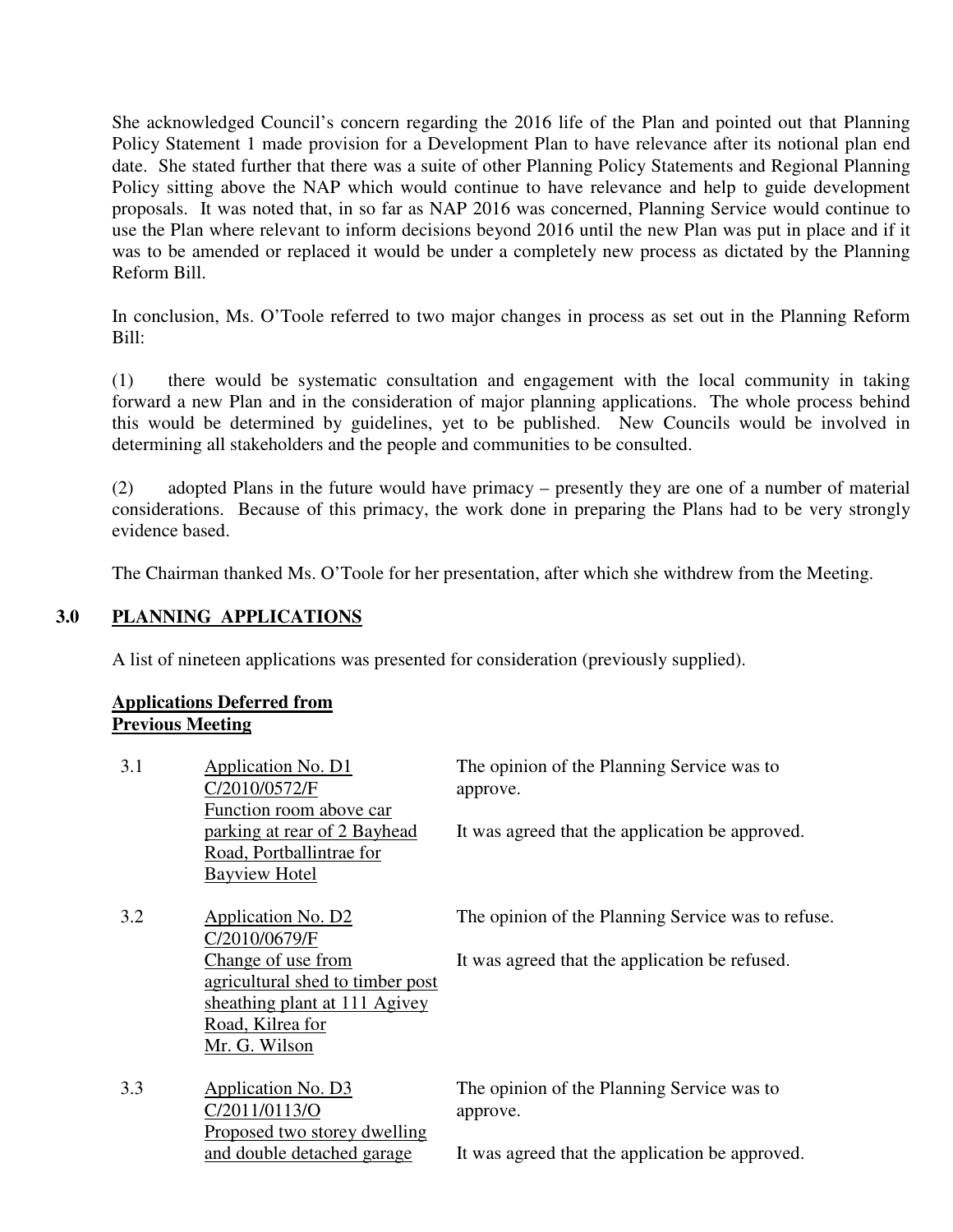60m east of 272 Drumcroone Road, Coleraine for Mr. T. **Oliver** 

3.4 Application No. D4 C/2011/0322/O Replacement bungalow dwelling at site adjacent to 74 Carhill Road, Garvagh for Mr. K. Bradley

The opinion of the Planning Service was to approve.

It was agreed that the application be approved.

3.5 Application No. D5 C/2011/0340/F Erection of 1 no. 225kw wind turbine with a hub height of 40m to supplement existing farm business 630m north east of 75 Cullyrammer Road, Garvagh for Mr. J. McClure

The opinion of the Planning Service was to refuse.

It was agreed that the application be held until a reply was received from the Minister.

The opinion of the Planning Service was to refuse.

It was agreed that the application be refused.

3.6 Application No. D6 C/2011/0344/F Proposed footway alterations to facilitate off-street vehicular parking and turning within existing site curtilage, all accessed via the existing property vehicular entrance on its northern boundary at 70 Nursery Avenue, Coleraine for Mr. R. McMitchell

3.7 Application No. D7 C/2011/0391/F Alterations to form new entrance doorway to front elevation replacing existing window opening at 95A Main Street, Garvagh for Garvagh Sports and Social Club

> Application No. D8 C/2011/0392/LBC Replacing window opening to form entrance doorway at 95 Main Street, Garvagh for Garvagh Sports and Social Club

The opinion of the Planning Service was to refuse both applications.

It was agreed that the applications be held for one month to facilitate the submission of further information.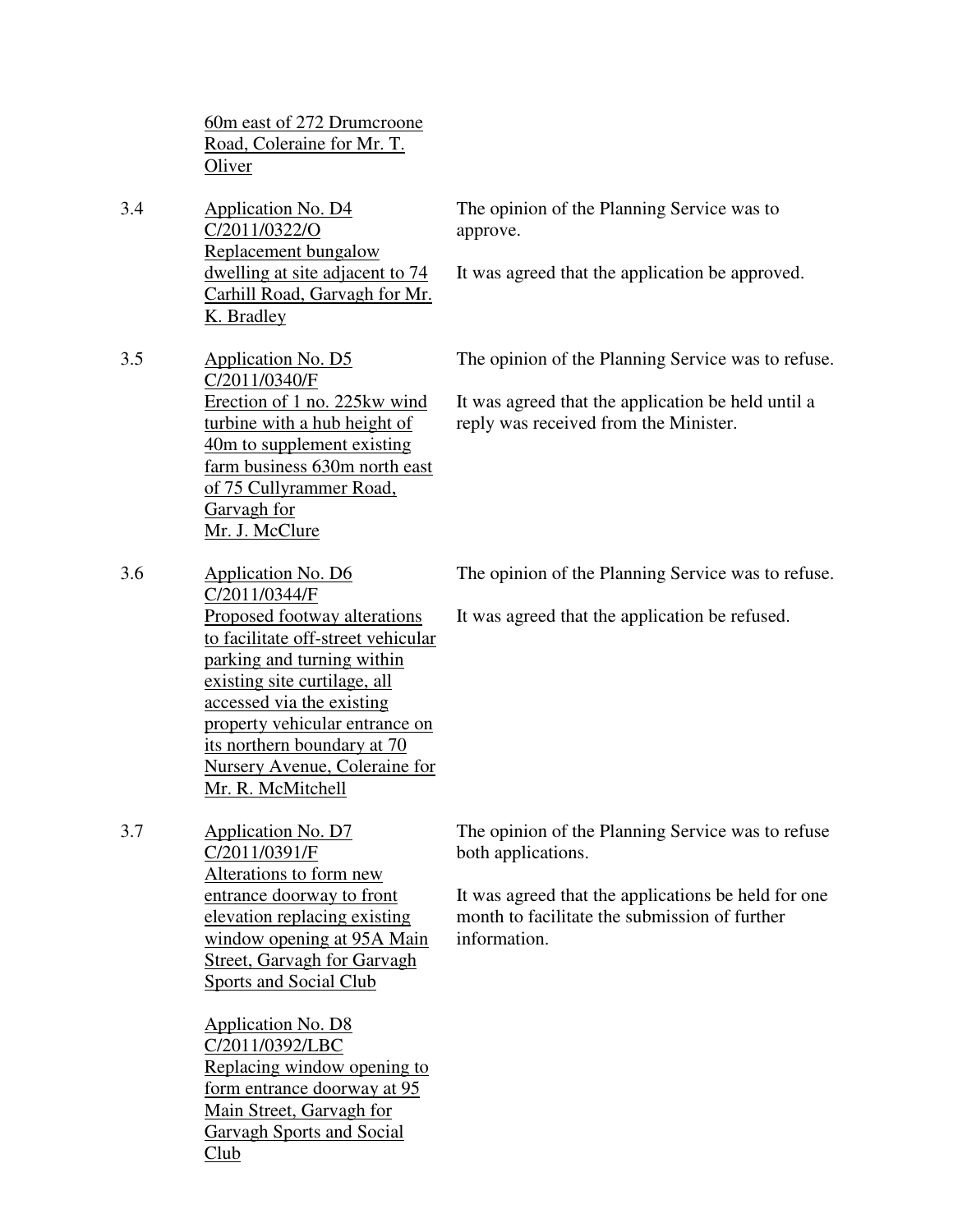| 3.8  | <b>Application No. D9</b><br>C/2011/0592/O<br>Proposed infill site for                                                                                                                              | The opinion of the Planning Service was to refuse<br>both applications.                                                                                                              |
|------|-----------------------------------------------------------------------------------------------------------------------------------------------------------------------------------------------------|--------------------------------------------------------------------------------------------------------------------------------------------------------------------------------------|
|      | dwelling approximately 45m<br>north of 11 Greenhill Road,<br>Aghadowey for<br>Mr. N. McElroy                                                                                                        | It was agreed that both applications be refused.                                                                                                                                     |
|      | <b>Application No. D10</b><br>C/2011/0600/O<br>Proposed infill site for<br>dwelling approximately 85m<br>north of 11 Greenhill Road,<br><b>Aghadowey</b> for<br>Mr. N. McElroy                      |                                                                                                                                                                                      |
| 3.9  | Application No. D11<br>C/2011/0612/O<br>Proposed one and a half storey<br>traditional dwelling at 44A<br>Drumeil Road, Aghadowey for<br>Mr. R. Jess                                                 | The opinion of the Planning Service was to refuse.<br>The Planning Service advised that this application<br>had been withdrawn.                                                      |
| 3.10 | <b>Application No. D12</b><br>C/2011/0618/F<br>Construction of one and a half<br>storey dwelling house and<br>garage 190m north of 111<br>Boleran Road, Coleraine for<br>Mr. P. Mullan              | The opinion of the Planning Service was to<br>approve.<br>It was agreed that the application be approved.                                                                            |
| 3.11 | Application No. D13<br>C/2011/0636/F<br>Proposed amendments to<br>previously approved<br>development of 3 no.<br>apartments at 50-52 Causeway<br><b>Street, Portrush for Portrush</b><br>Lofts Ltd. | The opinion of the Planning Service was to<br>approve.<br>It was agreed that the application be approved.                                                                            |
| 3.12 | <b>Application No. D14</b><br>C/2011/0615/O<br>Proposed dwelling and garage<br>on a farm 160m north-east of<br>25 Leeke Road, Portrush for<br>Mr. D. Mallagh                                        | The opinion of the Planning Service was to refuse.<br>It was agreed that the application be held for two<br>weeks to allow Planning to reassess additional<br>information submitted. |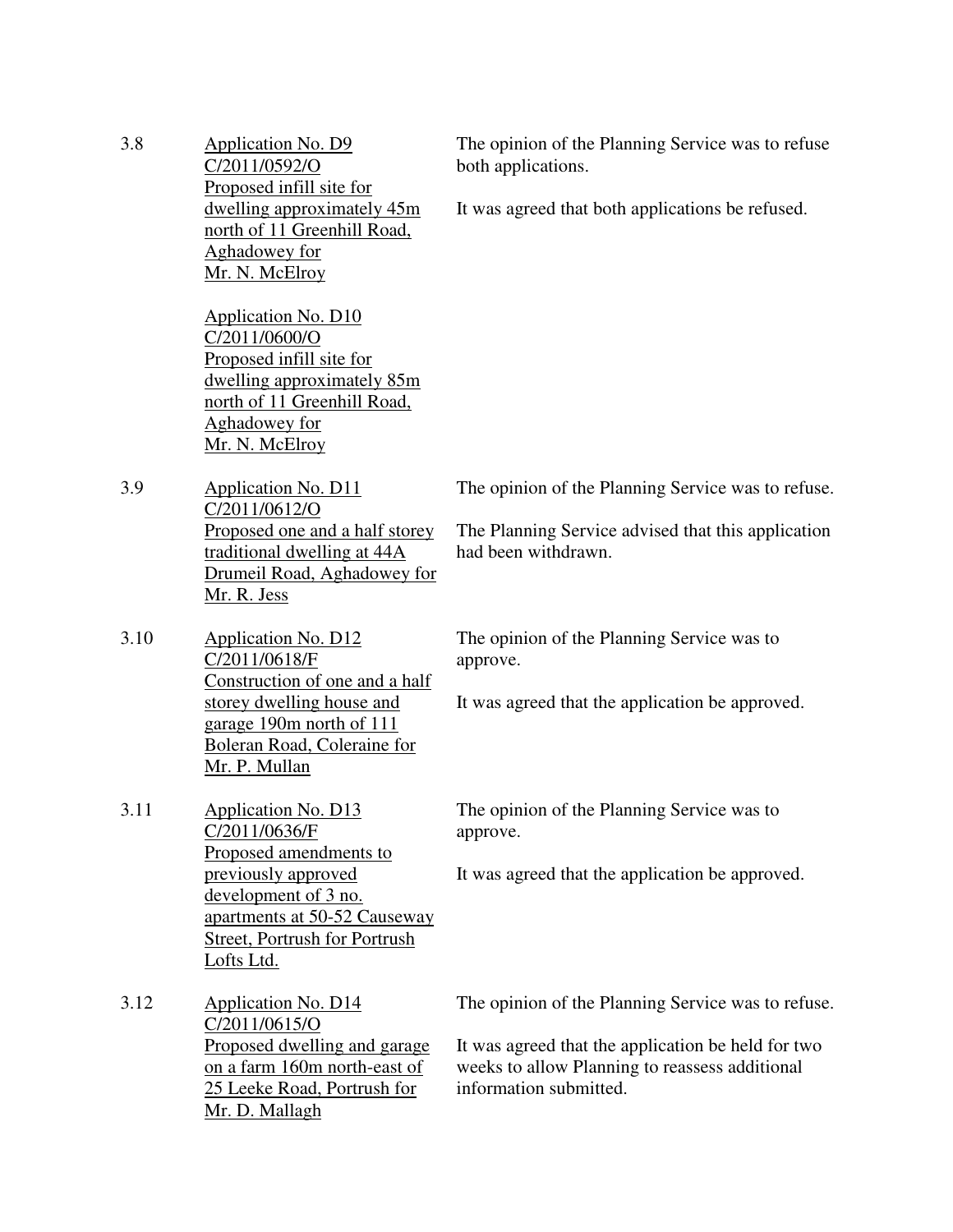# **New Applications**

| 3.13 | <b>Application No. 1</b><br>C/2010/0483/F                                                                                                                                                             | The opinion of the Planning Service was to refuse.                                                                                                                                                                                                                                                                                 |
|------|-------------------------------------------------------------------------------------------------------------------------------------------------------------------------------------------------------|------------------------------------------------------------------------------------------------------------------------------------------------------------------------------------------------------------------------------------------------------------------------------------------------------------------------------------|
|      | Proposed 70 bed nursing<br>home, GP Medical Centre and<br>renovation to existing town                                                                                                                 | It was proposed by The Mayor, seconded by<br>Councillor Fitzpatrick and agreed:                                                                                                                                                                                                                                                    |
|      | houses, at 18-36 Lower<br>Captain Street, Coleraine<br>including lands to the rear for<br>Mr. J Hughes                                                                                                | That the application be deferred<br>for one month to facilitate an<br>office meeting on the grounds<br>that all material planning<br>considerations had not been<br>assessed.                                                                                                                                                      |
| 3.14 | <b>Application No. 2</b><br>C/2011/0395/F                                                                                                                                                             | The opinion of the Planning Service was to refuse.                                                                                                                                                                                                                                                                                 |
|      | Retrospective planning for the<br>retention of the access lane,<br>regrading of site levels and<br>retaining wall and pillars to the<br>rear of 11-15 Tirkeeran Road,<br>Garvagh for Mr. D. Heaney    | It was proposed by Councillor Mrs. Loftus,<br>seconded by Councillor McLaughlin and agreed:<br>That the application be deferred<br>for one month to facilitate an<br>office meeting on the grounds<br>that all material planning<br>considerations had not been<br>assessed.                                                       |
| 3.15 | <b>Application No. 4</b><br>C/2011/0634/F<br>Construction of one and a half<br>storey dwelling house and<br>garage at site 25m east of 20<br><b>Tirkeeran Road, Garvagh for</b><br>Mr. & Mrs. Bradley | The opinion of the Planning Service was to refuse.<br>It was proposed by Councillor Mrs. Loftus,<br>seconded by Councillor McLaughlin and agreed:<br>That the application be deferred<br>for one month to facilitate an<br>office meeting on the grounds<br>that all material planning<br>considerations had not been<br>assessed. |
| 3.16 | Application No. 5<br>C/2012/0048/O<br>Demolish existing dwellings<br>and replace with new<br>townhouse development at 1-3<br>Glenmanus Village, Portrush<br>for Mr. D. Wallace                        | The opinion of the Planning Service was to refuse.<br>It was proposed by Councillor McQuillan, seconded<br>by Councillor Duddy and agreed:<br>That the application be deferred<br>for one month to facilitate additional<br>information to be submitted.                                                                           |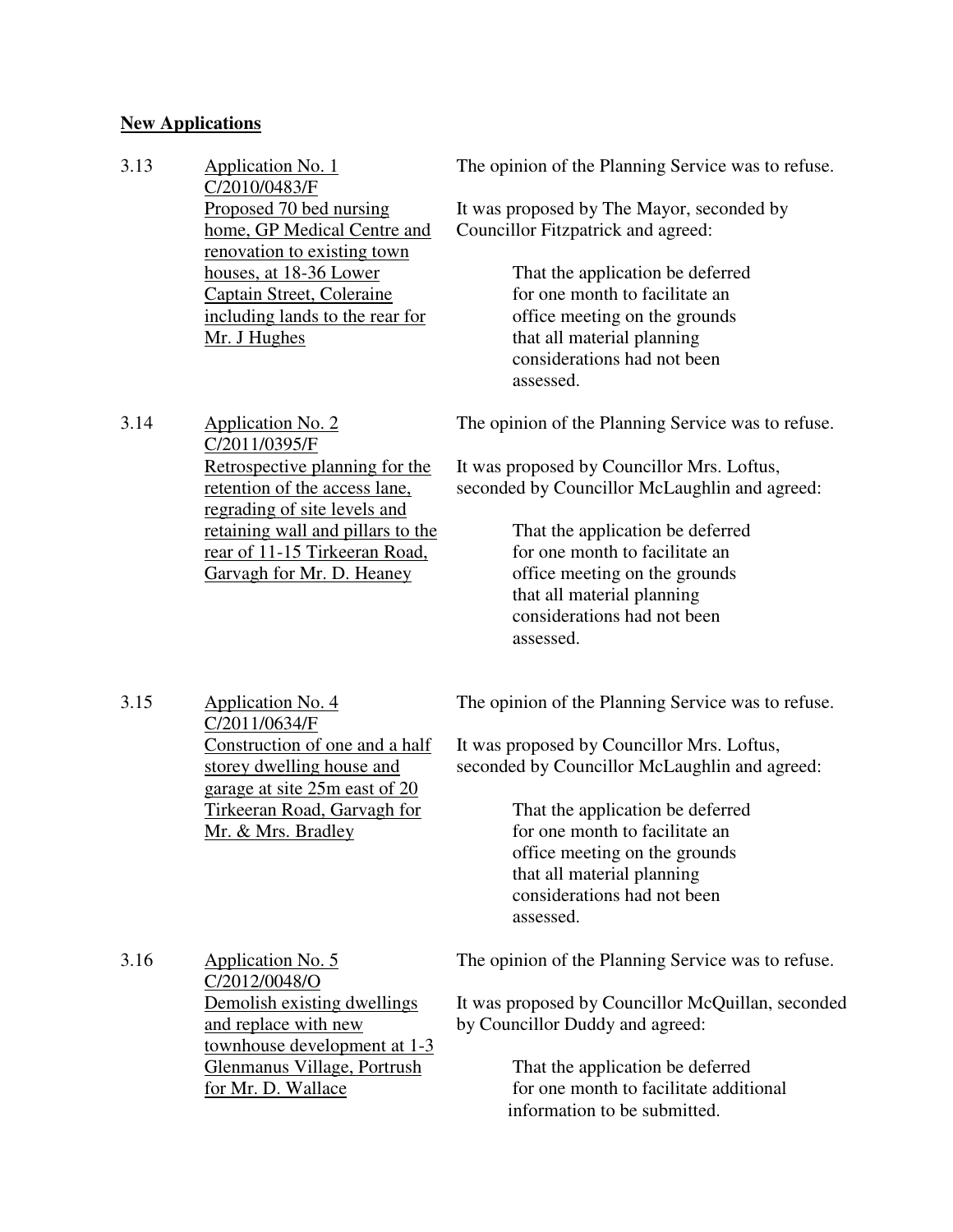### **4.0 OFFICE MEETINGS**

It was noted that the office meetings would be held on Friday,  $22<sup>nd</sup>$  June, 2012.

# **5.0 GENERAL PLANNING ISSUES**

### **5.1 Craig Vara Cottage, Portrush and 12 Ballymacrea Road, Portrush**

In response to a Member's query, Mr. Wilson stated that update details on the enforcement issues on both items would be brought to a later Meeting.

## **6.0 CORRESPONDENCE**

### **6.1 Second Presbyterian Church, Main Street, Garvagh**

The Principal Administrative Officer outlined the letter received from the Northern Ireland Environment Agency, dated  $20<sup>th</sup>$  April, 2012 (previously supplied).

# **Agreed:**

That a decision be deferred until the June Planning Committee meeting by which time the Church Congregation Committee would have considered the matter.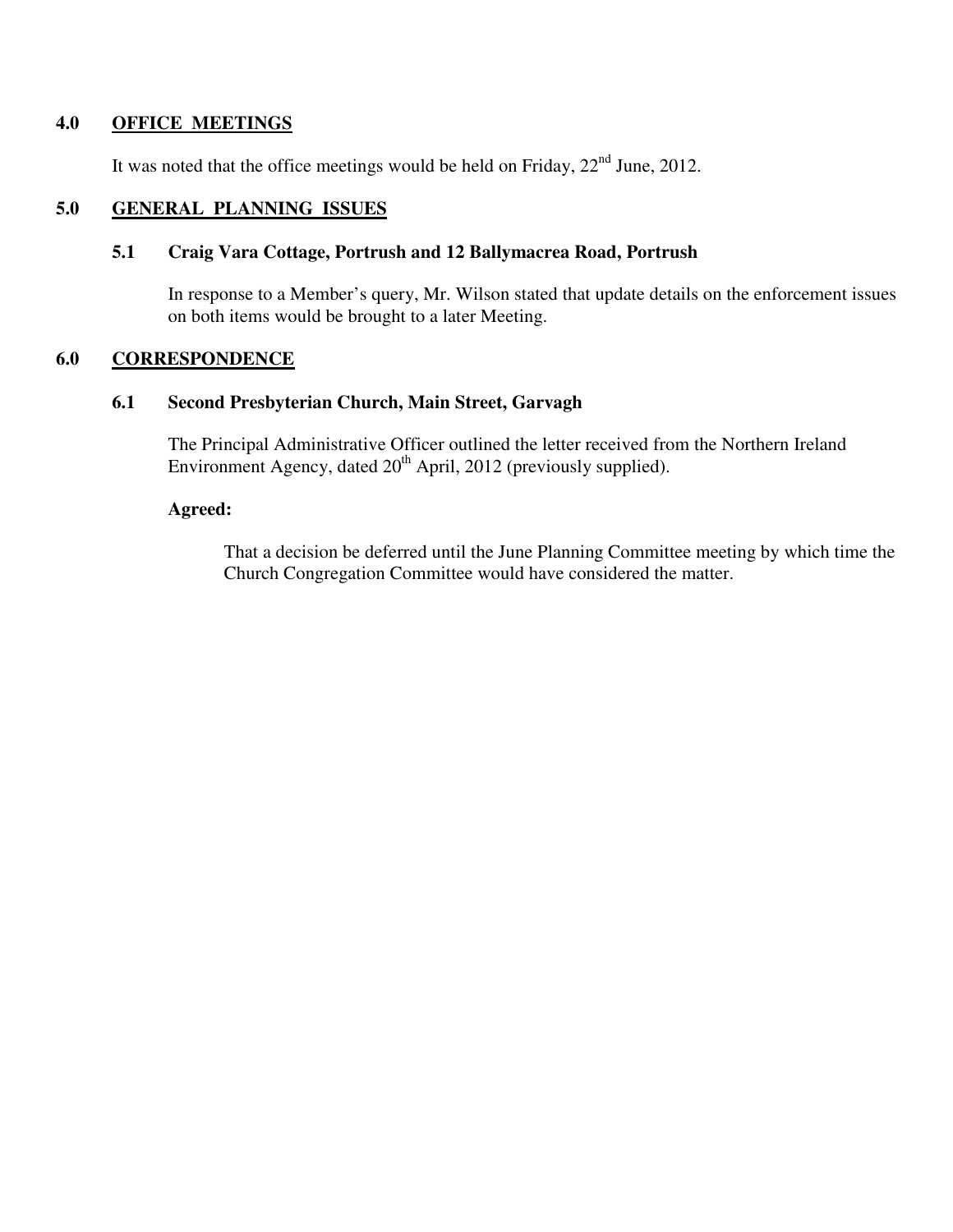# **POLICY AND DEVELOPMENT COMMITTEE**

## **19 June 2012**

| <b>Present:</b>                          | Councillor N F Hillis, in the Chair                                                                                                                                                                                                                                                                                                                                                                                                |                                                                                                                                                                                            |
|------------------------------------------|------------------------------------------------------------------------------------------------------------------------------------------------------------------------------------------------------------------------------------------------------------------------------------------------------------------------------------------------------------------------------------------------------------------------------------|--------------------------------------------------------------------------------------------------------------------------------------------------------------------------------------------|
|                                          | The Deputy Mayor, Alderman Mrs M Hickey                                                                                                                                                                                                                                                                                                                                                                                            |                                                                                                                                                                                            |
|                                          | <b>Aldermen</b>                                                                                                                                                                                                                                                                                                                                                                                                                    |                                                                                                                                                                                            |
|                                          | <b>J</b> M Bradley<br>(Items $4.1 - 6.2.1(i)$ )                                                                                                                                                                                                                                                                                                                                                                                    | W T Creelman<br>(Items $1.0 - 6.2.1(i)$ )<br>W J McClure                                                                                                                                   |
|                                          | <b>Councillors</b>                                                                                                                                                                                                                                                                                                                                                                                                                 |                                                                                                                                                                                            |
|                                          | C S Alexander (Ms)<br>C Archibald<br>D D Barbour<br>(Items $1.0 - 6.1$ )<br>Y Boyle (Ms)<br>(Items $4.1 - 6.2.1(i)$ )<br>G Duddy<br>(Items $4.1 - 6.2.1(i)$ )<br>$E$ P Fielding (Mrs)<br>M Fielding                                                                                                                                                                                                                                | D Harding<br>W A King<br>(Items $1.0 - 6.2.1(i)$ )<br>R A Loftus (Mrs)<br>(Items $1.0 - 6.1$ )<br><b>W</b> McCandless<br>D McClarty<br>(Items $1.0 - 6.1$ )<br>G McLaughlin<br>A McQuillan |
| <b>Officers in</b><br><b>Attendance:</b> | (Items $4.1 - 6.2.1$ )<br><b>B</b> Fitzpatrick<br>Town Clerk and Chief Executive, Corporate Director of<br>Leisure and Development, Head of Performance, Policy and Governance,<br>Head of Development Services, Acting Head of Finance, Acting Community<br>Development Manager (Items $1.0 - 6.1$ ), Tourism Manager (Items $1.0 - 6.1$ ),<br>Portrush Regeneration Manager (Items $1.0 - 6.1$ ) and Administrative<br>Assistant |                                                                                                                                                                                            |
| Also in<br>Attendance:                   | Mr David Williamson, Williamson Consulting (Item 4.1);<br>Mr Donnelly, Donnelly and O'Neill Architects (Item 4.2);<br>Mr William Cameron, Department of Social Development (Item 6.2.1).                                                                                                                                                                                                                                           |                                                                                                                                                                                            |
| <b>Apologies:</b>                        | The Mayor and Councillor Holmes                                                                                                                                                                                                                                                                                                                                                                                                    |                                                                                                                                                                                            |

# **1.0 CHAIRMAN'S REMARKS**

The Chairman welcomed Councillor Barbour to the meeting following his recent period of illness. He also thanked his party members for his nomination as Chairman.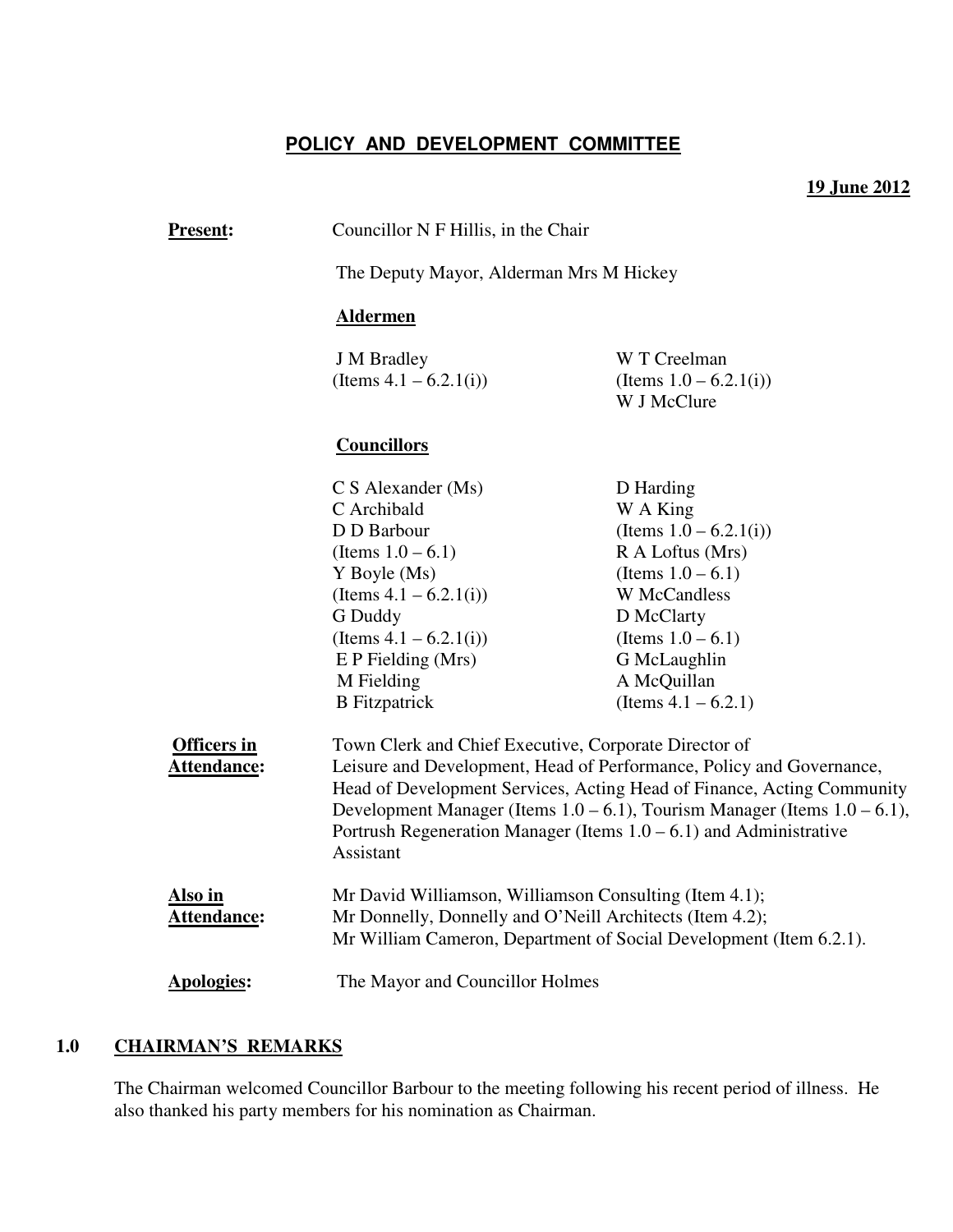# **2.0 APPOINTMENT OF VICE CHAIRMAN**

### **Recommended:**

On the proposal of Alderman McClure and seconded by Councillor Mrs Fielding, that Alderman Creelman be appointed Vice Chairman of the Policy and Development Committee.

## **3.0 IN COMMITTEE**

It was agreed to consider a number of items 'In Committee' at the end of the meeting.

# **4.0 DEVELOPMENT SERVICES' REPORT**

 Consideration was given to the Report of the Head of Development Services (previously supplied).

Matters arising:

### **4.1 Community Support Plan Research Project: Exploring Options for the Commissioning of Generalist Voluntary Advice Services at Local Government Level**

The Chairman welcomed Mr David Williamson, Williamson Consulting, who was in attendance to present the findings of the above report.

The Head of Development Services provided a brief summary of the background to the report. Mr Williamson then outlined the process adopted and highlighted key themes including the policy context; current provision, objectives and specification for advice provision and determining need; comparisons by area and by cost effectiveness; options and preferred option; and implementation and tender selection process.

A period of discussion ensued during which Mr Williamson answered Members' questions.

### **Recommended:**

On the proposal of Councillor McQuillan and seconded by Councillor Fitzpatrick, that Council approves the preferred option as detailed in the report "Commissioning of Voluntary Generalist Advice – Review for North East Councils".

### **4.2 Funding Applications for Whiterocks Amenity Area, Portballintrae Environmental Improvements and Castlerock Promenade**

The Chairman welcomed Mr Donnelly, Donnelly and O'Neill Architects to the meeting.

The Tourism Manager summarised the background to the funding applications. Mr Donnelly then presented an overview of the proposed environmental improvement concepts and designs for Members' consideration. During a period of discussion, the Tourism Manager and Mr Donnelly answered Members' questions and clarified a number of issues in relation to proposed parking provision, framework for procurement and funding, safety considerations and public consultation.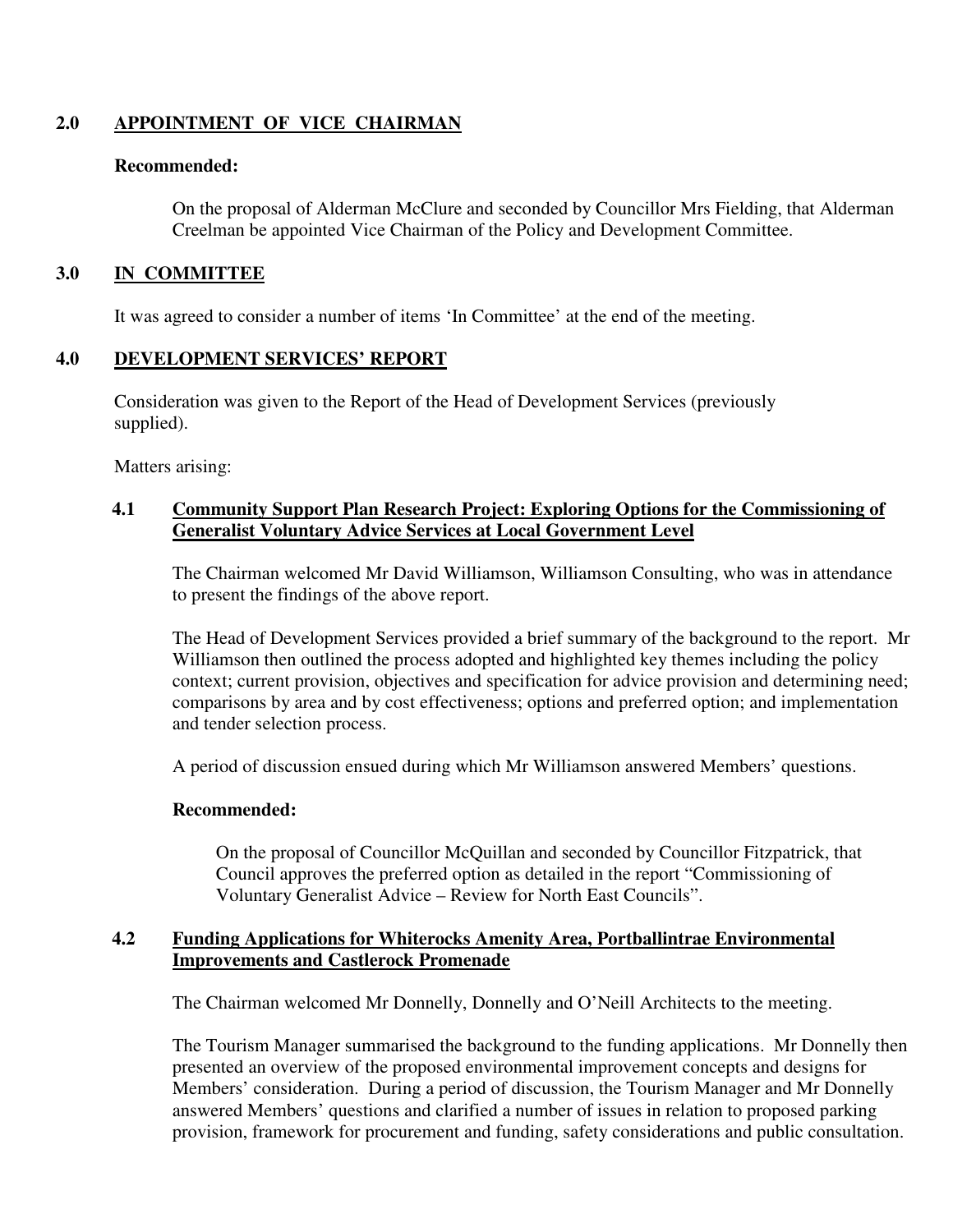The Head of Development Services advised that the scheme would come back to Council for approval and requested Committee's endorsement to submit plans prior to ratification by Council.

### **Recommended:**

 That Council approves the designs for Portballintrae, Whiterocks and Castlerock as presented.

## **4.3 Coleraine Harbour Commissioners: Appointment of Chairman and Vice Chairman**

Members noted information on this topic, as contained in the report.

### **Recommended:**

On the proposal of Alderman McClure and seconded by The Deputy Mayor, that the appointments of Mr Donaghy and Mr Oliver be extended for a further one-year period to 30 June 2013.

### **4.4 Causeway Coast and Glens Tourism Area Partnership (CC&GTAP) Representation**

As a result of the restructuring of CC&GTAP Council had been asked to nominate a second representative to the Board, Alderman Hillis having previously been nominated at the Annual Meeting of Council.

It was proposed by Councillor Fitzpatrick and seconded by Councillor Mrs Loftus:

That Councillor Ms Boyle be nominated.

It was proposed by Councillor Mrs Fielding and seconded by Councillor M Fielding:

That the Mayor be nominated.

On being put to the Meeting, Councillor Ms Boyle received ten votes in favour and The Mayor received eight votes.

### **Recommended:**

That Councillor Ms Boyle be nominated to the Board of CC&GTAP.

### **4.5 North East Peace III Leadership in a Shared Society**

Committee was requested to nominate up to 7 Members to participate in this programme with consideration given to cross-party engagement and newly elected Members.

### **Recommended:**

That the following Members be nominated to participate in the programme:

Alderman McClure and Councillors Ms Alexander, Ms Boyle, Duddy, M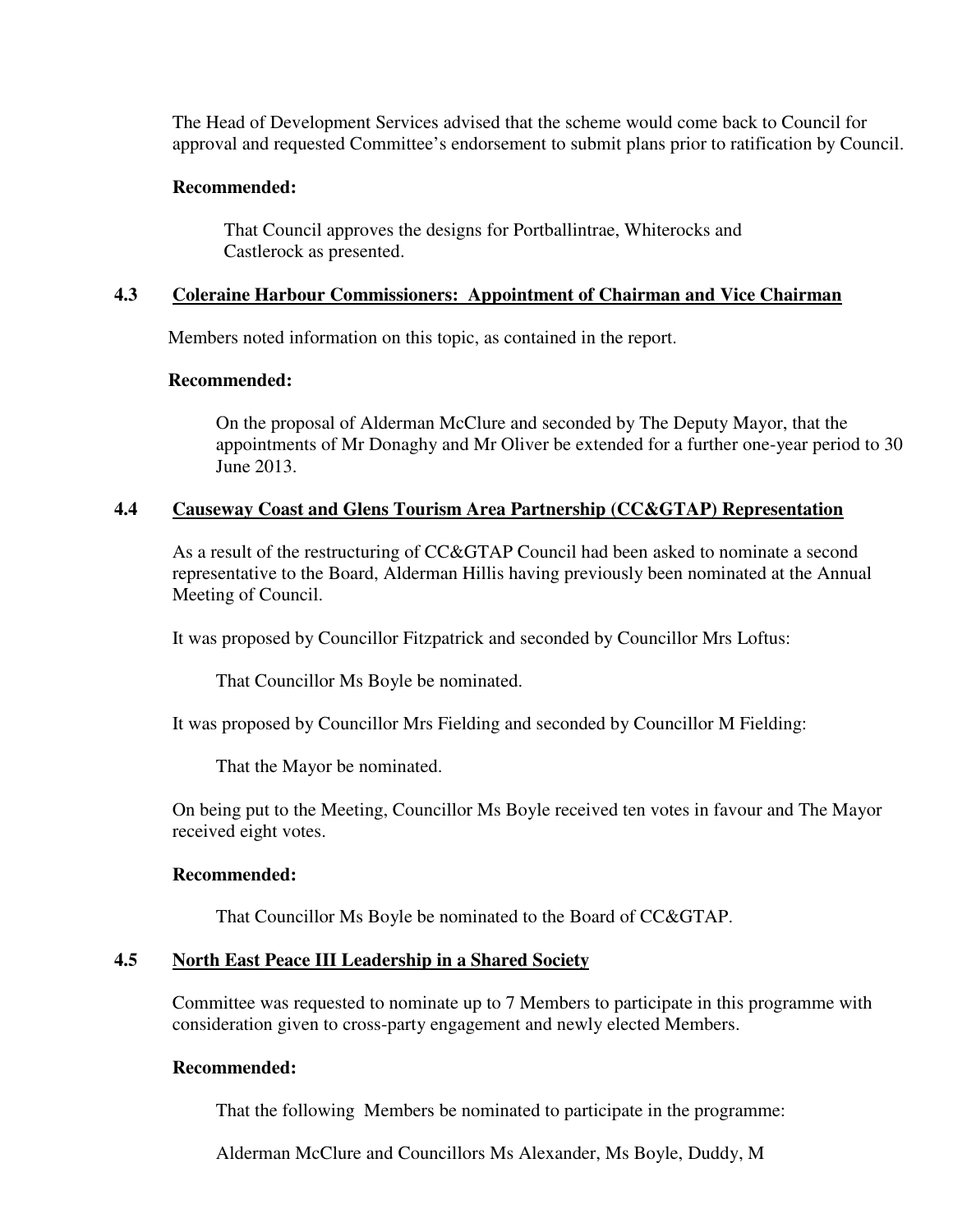Fielding, King, Mrs Loftus and McCandless (8).

## **4.6 Irish Open Golf**

The Corporate Director of Leisure and Development presented an update of the arrangements for the Irish Open Golf competition.

Members recognised the opportunity for advantageous publicity this presented for the area and commended Officers on the excellent work which had been carried out in the organisation of the event on a very short timescale.

# **4.7 STATION SQUARE ENVIRONMENTAL IMPROVEMENT SCHEME**

The Corporate Director of Leisure and Development addressed queries previously raised by Members in regard to this project.

In an amendment to information previously advised, Mr Baker reported that 10 of the feature lights at the Scheme were within permitted development; 2 additional lights would be removed on 20 June 2012. This would complete outstanding planning issues.

In response to a question from Councillor Ms Alexander, the Director of Leisure and Development reiterated his previous advice that the boat structure had been erected in accordance with the approved plans. A copy of Fleming Mounstephen Planning's report on the scheme would be provided to the enquirer.

### **4.8 For Information**

Members noted information on the following topics, as contained in the report:

- i) Policing and Community Safety Partnership (PCSP).
- ii) Good Relations Programme.
- iii) West Bay Promenade Environmental Improvement Scheme, Portrush Members' attention was drawn to the date and time of this Consultation Workshop on 20 June 2012 at 5.00 pm.
- iv) Station Square Environmental Improvement Scheme Members' attention was drawn to the date and time of the formal opening of this scheme on 21 June 2012 at 10.00 am.

# **4.9 EMPTYING OF BINS**

Reference was made by a number of Members to overflowing bins in Portrush and Castlerock during recent public event weekends.

Members were assured that although bins were emptied more frequently at such times, this would be reviewed in the light of their comments.

# **5.0 CHIEF EXECUTIVE'S REPORT**

Consideration was given to the Report of the Town Clerk and Chief Executive (previously supplied).

Matters arising: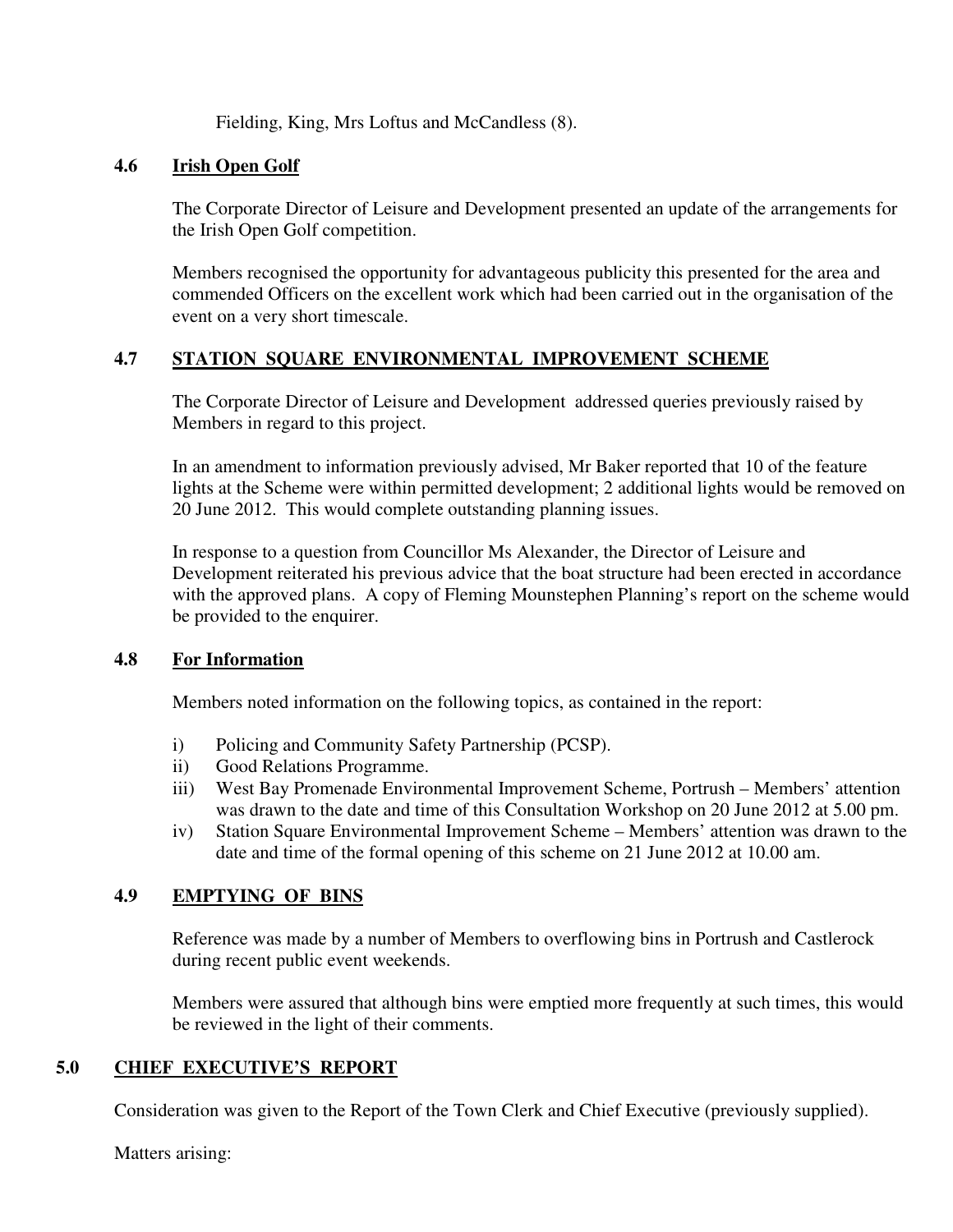### **5.1 Finance**

### 5.1.1 For Information

Members noted that Accounts for May 2012 had been previously circulated.

### **5.2 NILGA – Proposed Amendments to Constitution**

Members noted information on this topic, as contained in the report.

### **Recommended:**

That Council agrees the change to the NILGA constitution, as contained in the report.

## **5.3 Members' Services**

### 5.3.1 Armed Forces Day flag raising

 Consideration was given to the proposed programme for this annual event, which would take place on 25 June 2012 commencing at 10.30 am.

### **Recommended:**

That Council supports Armed Forces Day by accepting the proposed programme.

In response to Members' requests the Head of Performance, Policy and Governance would make enquiries into the commitments of local regiments before approaching Regiment Commanders with an invitation to attend Coleraine.

Members' comments in relation to including such attendance into a previously organised public event were noted by the Head of Performance, Policy and Governance.

### 5.3.2 For Information

Members noted information on the Forecast of Events June - August, as contained in the report.

# **5.4 Review Of Public Administration (RPA)**

The Town Clerk and Chief Executive updated Members on developments with the RPA implementation structure and the proposed programme of development. Members noted that the first meeting of the Regional Transition Committee (RTC) had taken place and that the next meeting had been scheduled for 21 June 2012. Minutes of the meetings would be provided to Members when available.

The contents of the paper 'Regional Transition Operational Board – Task and Finish Working Groups' (previously supplied) were noted.